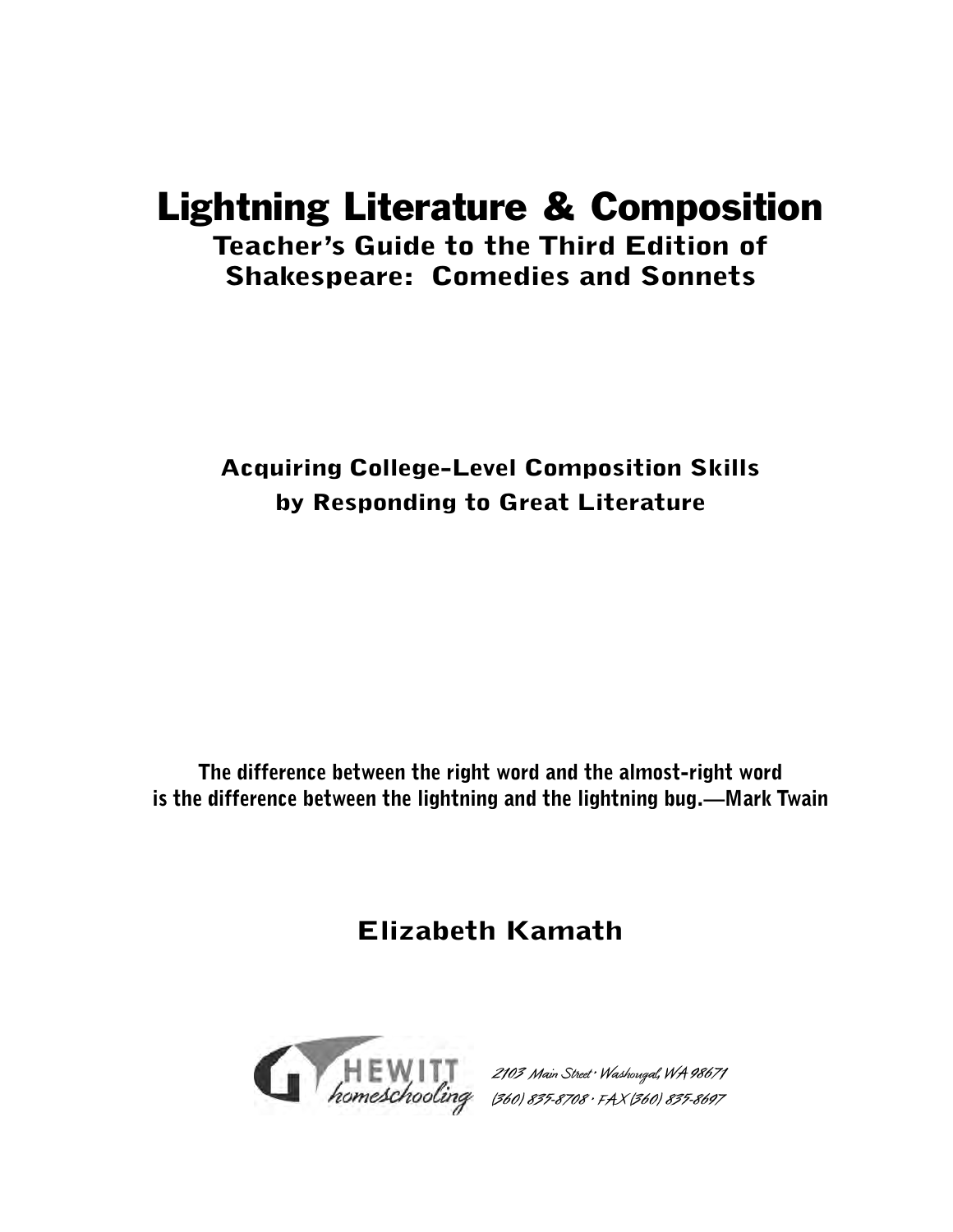# **Table of Contents**

### REQUIRED BOOKS FOR THIS COURSE

You need unabridged copies of the following plays by Shakespeare:

*Twelfth Night As You Like It A Midsummer Night's Dream The Merchant of Venice*

Edited by Hewitt Staff

|                                     | Mailing address P. O. Box 9, Washougal WA 98671-0009 |
|-------------------------------------|------------------------------------------------------|
| For a free catalog $(800)$ 348-1750 |                                                      |
|                                     |                                                      |
|                                     |                                                      |

©2011 by Elizabeth Kamath. All rights reserved. All but "Grading Tips" are from *Lightning Literature: Shakespeare: Comedies and Sonnets* and are to be used with it. Except as noted on the page, no part of this publication may be reproduced, stored in a retrieval system, or transmitted in any form or by any means, without the prior written permission of Hewitt Research Foundation

Published July 2011 Printed in the United States of America 16 15 14 13 12 11 7 6 5 4 3 2 1

ISBN 10: 1-57896-249-8 ISBN 13: 978-1-57896-249-5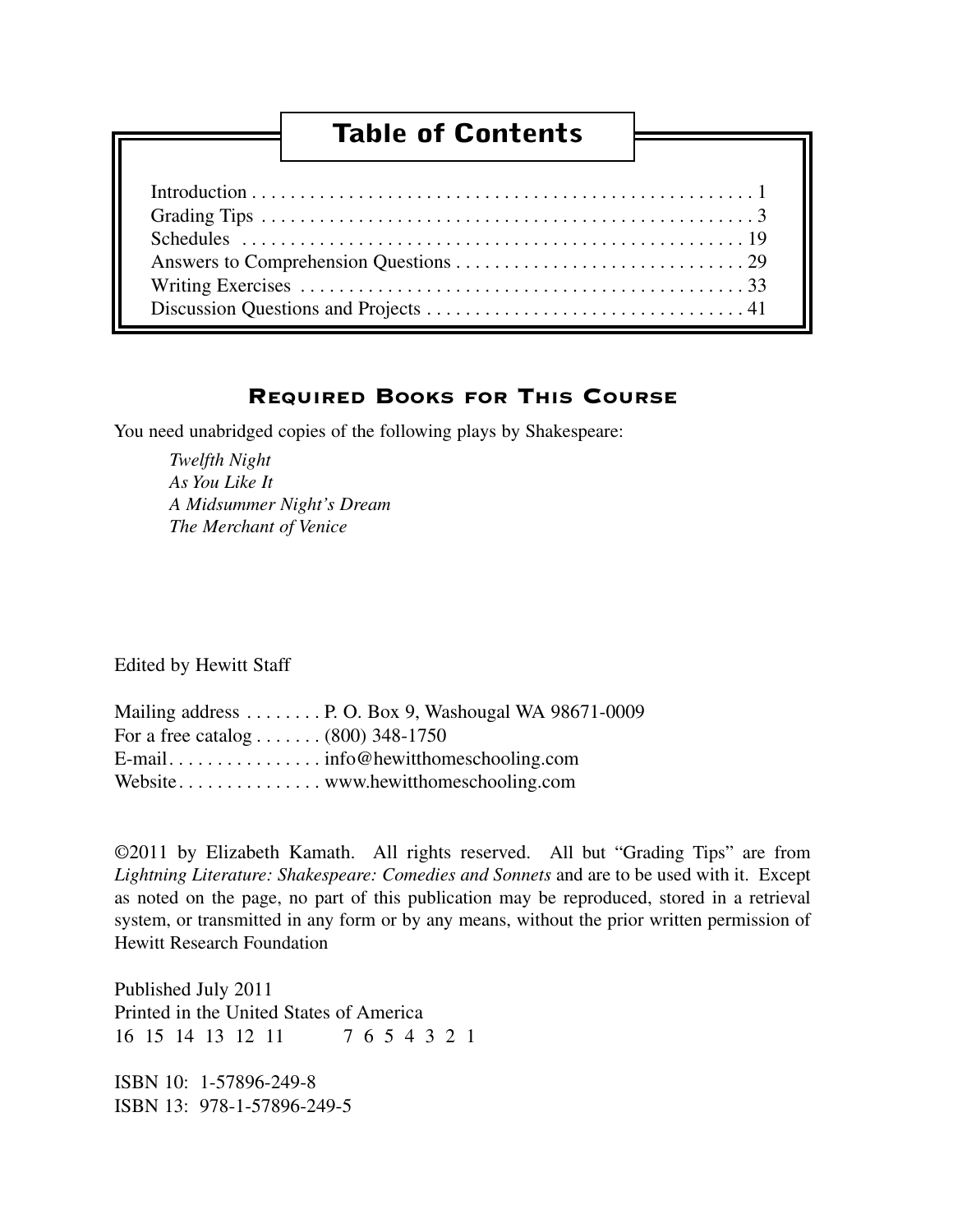# **'TIS THE GOOD READER THAT MAKES THE GOOD BOOK. —Ralph Waldo Emerson**

# **Introduction**

# THE STUDENT'S GUIDE

Although the Student's Guide is written to the student, the parent or teacher should be familiar with it. Please take some time to at least skim the contents.

The Introduction provides some information on why reading and writing are important, basic writing guidelines, and ideas for expanding language arts studies (for example, a family reading/writing night). Encourage your students to refer to the Introduction throughout the year, especially the writing suggestions and instructions.

The student is to read "William Shakespeare" which is an introduction to him, his language, and various ways his writings have been viewed including "How to Read Shakespeare" and "How to Approach the Lessons."

Each of the eight lessons is divided into different sections:

- The Introduction of each lesson on plays gives a brief description and plot summary of the tragedy being studied. (The units with sonnets do not have any introductory material.) The student is to read this introduction before beginning the selection.
- Comprehension Questions (plays only).
- Literary Lesson.
- Writing Exercises.

The sonnets used in four of the lessons are included in the Student's Guide. Scattered throughout are additional informative articles called "Perspectives." These provide additional historical background, literary information, and writing instruction.

# THE TEACHER'S GUIDE

This Teacher's Guide contains the answers to the comprehension questions. To make your job easier, we've also included the Schedules, Writing Exercises, and Discussion Questions and Project Suggestions from the Student's Guide. If you are not enrolled with Hewitt to grade students' papers, we hope you will find the grading tips and templates useful.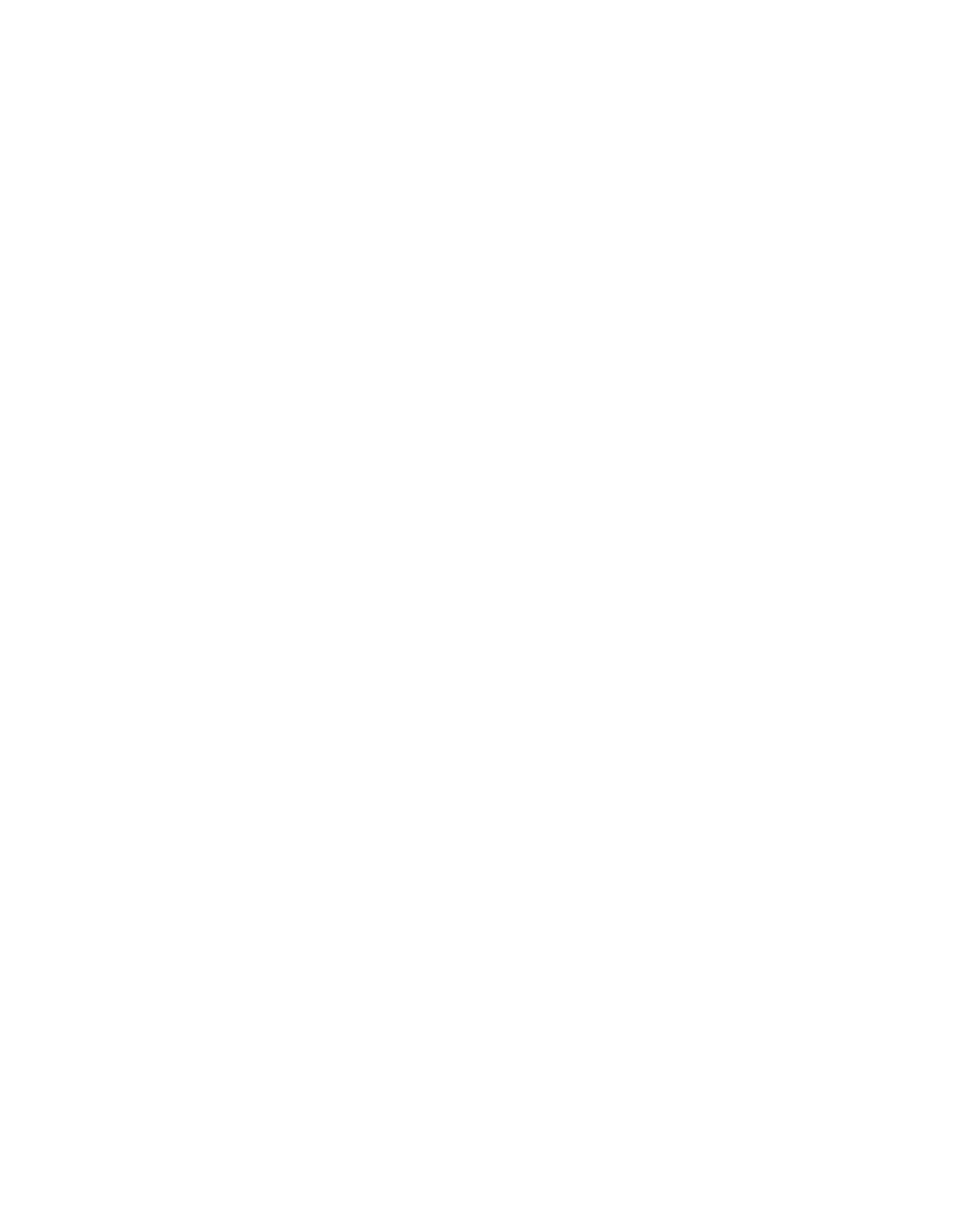# **Grading Tips**

Grading English papers can seem confusing and overwhelming. Especially if you feel insecure about your own writing, you may not feel qualified to judge someone else's, even your own child's. In truth, grading papers is more challenging than grading a math test. There are many aspects to judge (content, flow, organization, style, grammar, etc.), and you have no answer key by your side.

If you asked a hundred English teachers to show you how to grade an English paper, you'd probably get a hundred different answers. Nevertheless, most of those answers would have some commonalities. Here is my take on these common factors. (I first address nonfiction papers; afterwards I provide some special considerations for fiction and poetry.)

# **NONFICTION**

### **The Assignment**

First, know what assignment your student is fulfilling. Be sure all aspects of the assignment have been correctly addressed in the paper (unless you have a previous agreement that the student need not do this). For example, if an assignment asks the student to write a paper on one of Benjamin Franklin's pursuits, a paper that discusses his roles as inventor, statesman, and writer is unacceptable.

### **Content and Focus**

Related to the above paragraph is the dual concern of content and focus. The paper should address the topic the assignment details, no more or less. When you've finished the paper, you should either be able to choose one sentence from the paper that summarizes the paper's topic, or you should be able to summarize it in one sentence of your own words. Look for sentences or even whole paragraphs that stray from the point. Furthermore, each paragraph should have its own focus.

### **Organization and Flow**

Each sentence of the paper should flow naturally to the next, and each paragraph should also flow to the next one. If you do not see how one leads to the next, if you feel jarred back and forth as if you're riding a bucking bronco, there is a problem. An exception to this can be in a longer paper where there are subheadings; these can reasonably interrupt flow. But even in the case of subheadings, there should always be a logical organization to a paper. This can take various forms—most general to most specific, most interesting to least interesting, most important to least important, chronological, etc.—or the reverse of any of these. There are too many possibilities to list here, but the point is that you can identify an order and it makes sense.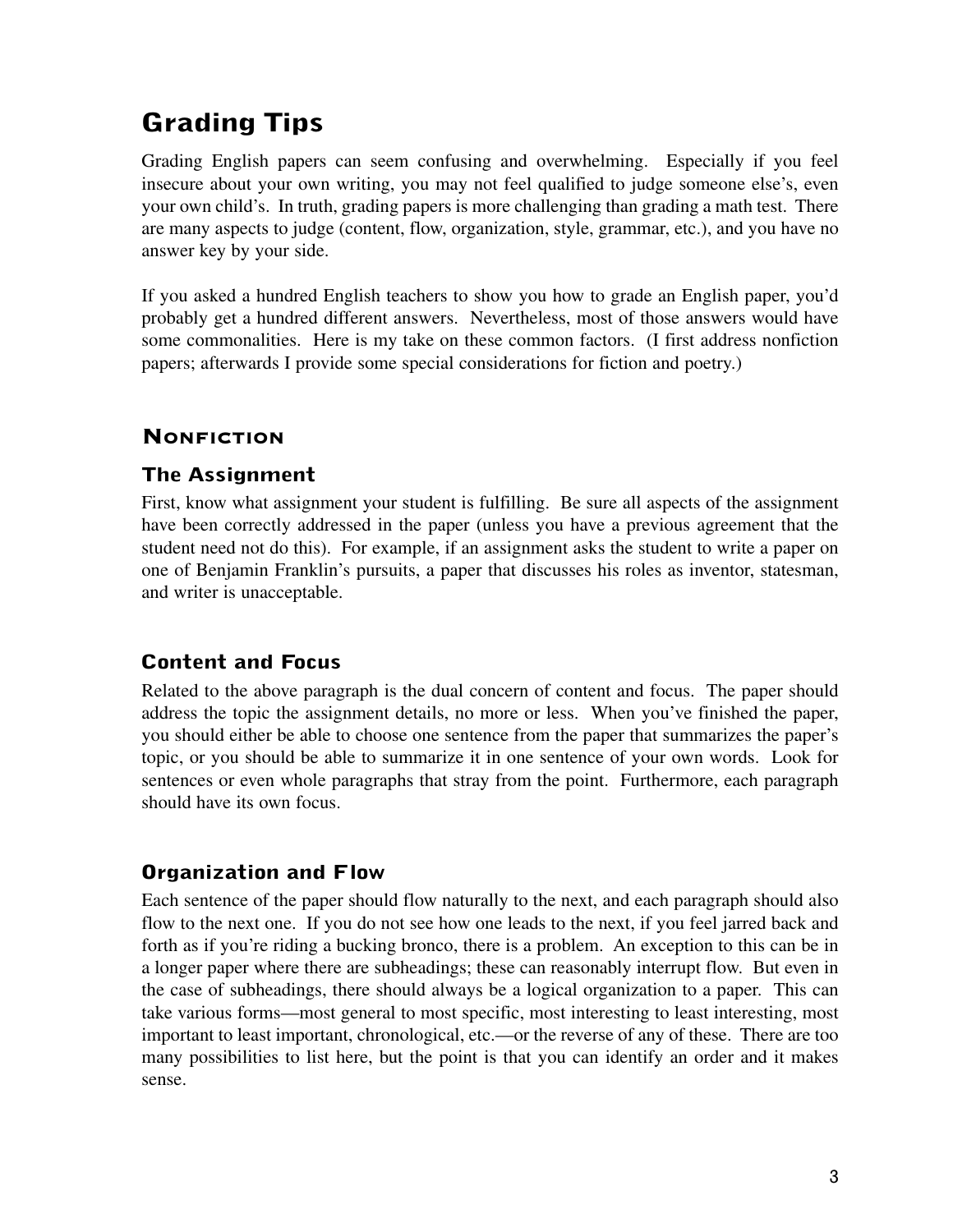One special case of organization is the comparison/contrast paper. Here there are two standard methods. The first is to provide all information about the first subject (using however many paragraphs are necessary), then to move on to the second subject and give it full due (and roughly as much coverage as the first subject). The second possibility is to focus each paragraph on a particular topic of comparison between the two subjects, discussing the subjects fully then moving on to the next thing.

For example, in a paper comparing dogs and cats as pets, I could spend two paragraphs discussing various aspects of dogs then two paragraphs discussing those same aspects in cats. Alternatively, I could spend a paragraph discussing how expensive dogs and cats are to acquire and maintain, then write a paragraph on common problems with dogs and cats, then a paragraph on their advantages as pets, etc.

### **Introduction and Conclusion**

All papers should begin with an introduction. This introduction needs to introduce the paper's topic and tone. It also should make you want to read the paper. All papers should end with a conclusion. The conclusion should not just restate what the paper just said (unless the paper is quite long—at least 7 pages); instead, it should wrap things up with a bang. Ideally the conclusion should make one final, interesting point, while sticking to the topic.

### **Grammar and Mechanics**

Hopefully, this is what you will feel most comfortable grading. If you are unclear about the rules for grammar, punctuation, capitalization, etc., there is no easy fix. Don't feel you need to be able to diagram a sentence or know what a gerund is, though. If you are familiar with correct sentence structure, know (at least most of) the rules for commas, and can tell your homophones apart, you'll probably do well. If you're feeling rusty, there are many websites (or many books in your local library) that can help you brush up on these topics.

### **Style**

This is one of the trickiest parts of grading. Sometimes you will encounter sentences that are, strictly speaking, grammatically correct but that are awkward or unwieldy. The most common culprit here is verbiage. When you find yourself stumbling over a sentence, see if there is a way to rewrite the same thought with fewer words. Sometimes you'll see words that can simply be struck to leave a cleaner result. Other times you'll have to reword the whole sentence.

# **Citation of Sources**

This is only an issue with a paper involving research. (Note that sometimes papers that aren't strictly "research papers" also involve research, and these considerations apply to them as well.) Determine ahead of time what sort of citations you expect from your student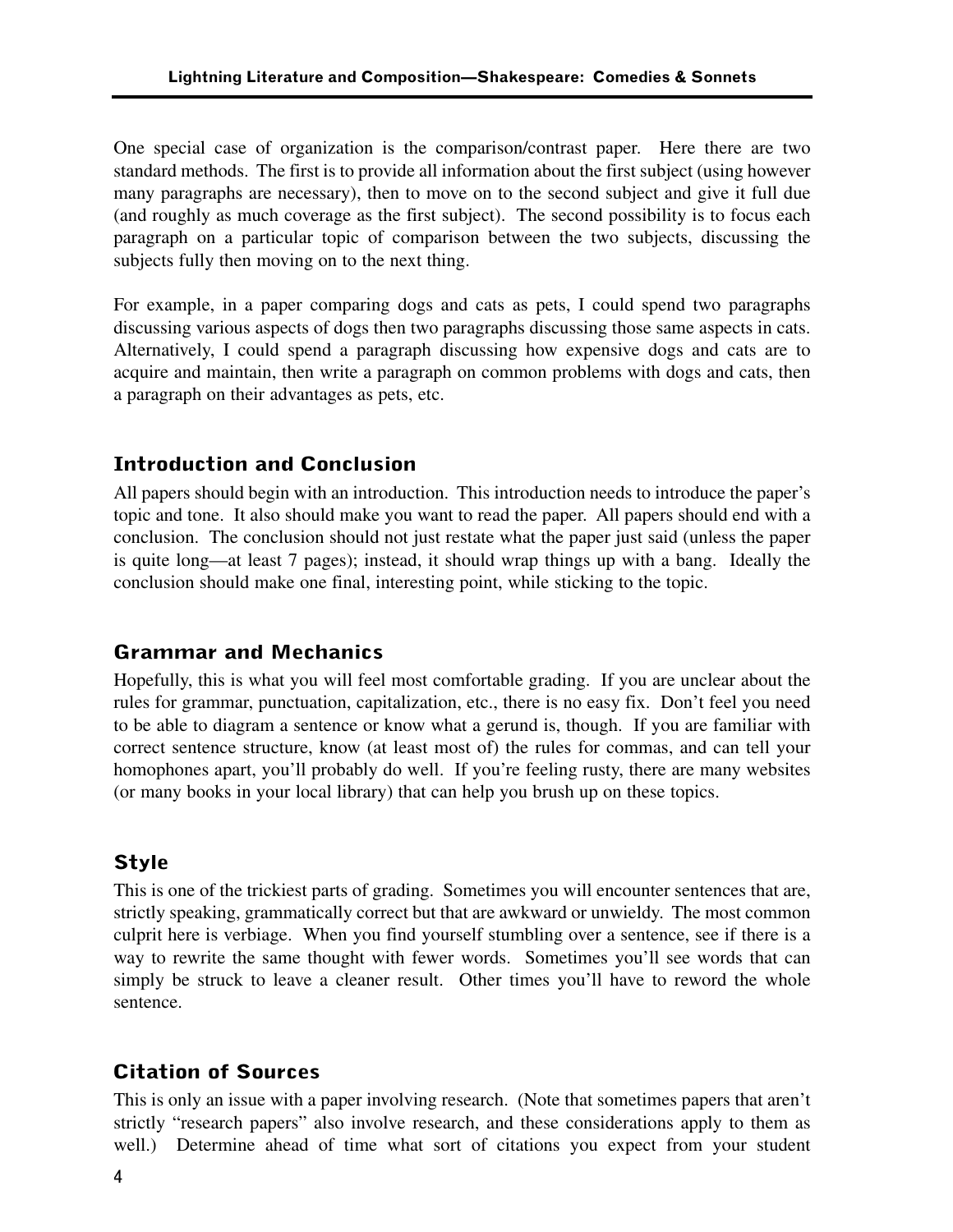(parenthetical citations, footnotes, endnotes), and review the requirements together. When grading the paper, be sure all the citations that need to be there are, and that they are properly formatted. Also be sure the bibliography is correctly formatted.

### FICTION

Some fiction assignments are short stories. Others are more modest assignments, such as rewriting a scene from the reading from a different viewpoint. Not all the considerations below (or in the checklist) will apply to every paper.

# **The Assignment**

As with nonfiction, the student needs to be following the assignment correctly. For example, if the assignment is to write a short story that argues a particular position, the student should not write a nonfiction essay arguing something.

# **Content and Focus**

While fiction pieces won't have quite the same well-defined topic statement as a nonfiction paper will (or at least should) have, they should still have a point. For example, a short story will have a central plot line and all parts of the story should relate to that plot. An assignment that asks a student to write a diary entry from a character's point of view will also focus on something (for example, conflict). The paper needs to stick to its focus and not wander.

### **Organization and Flow**

Again, this is not quite the same as with a nonfiction paper, yet it still applies. Events need to follow each other logically. There still needs to be a smooth flow from one sentence to another.

### **Grammar and Mechanics**

The considerations here are nearly identical to those for nonfiction papers. Dialogue is more likely to occur in fiction than nonfiction, so be sure the formatting and punctuation for any dialogue is accurate. Also, sometimes students will use "incorrect" grammar in dialogue to reflect a character's speech. This would not need correcting, as long as you can tell that's the point of the "mistake."

### **Style**

Everything in the nonfiction section applies here as well.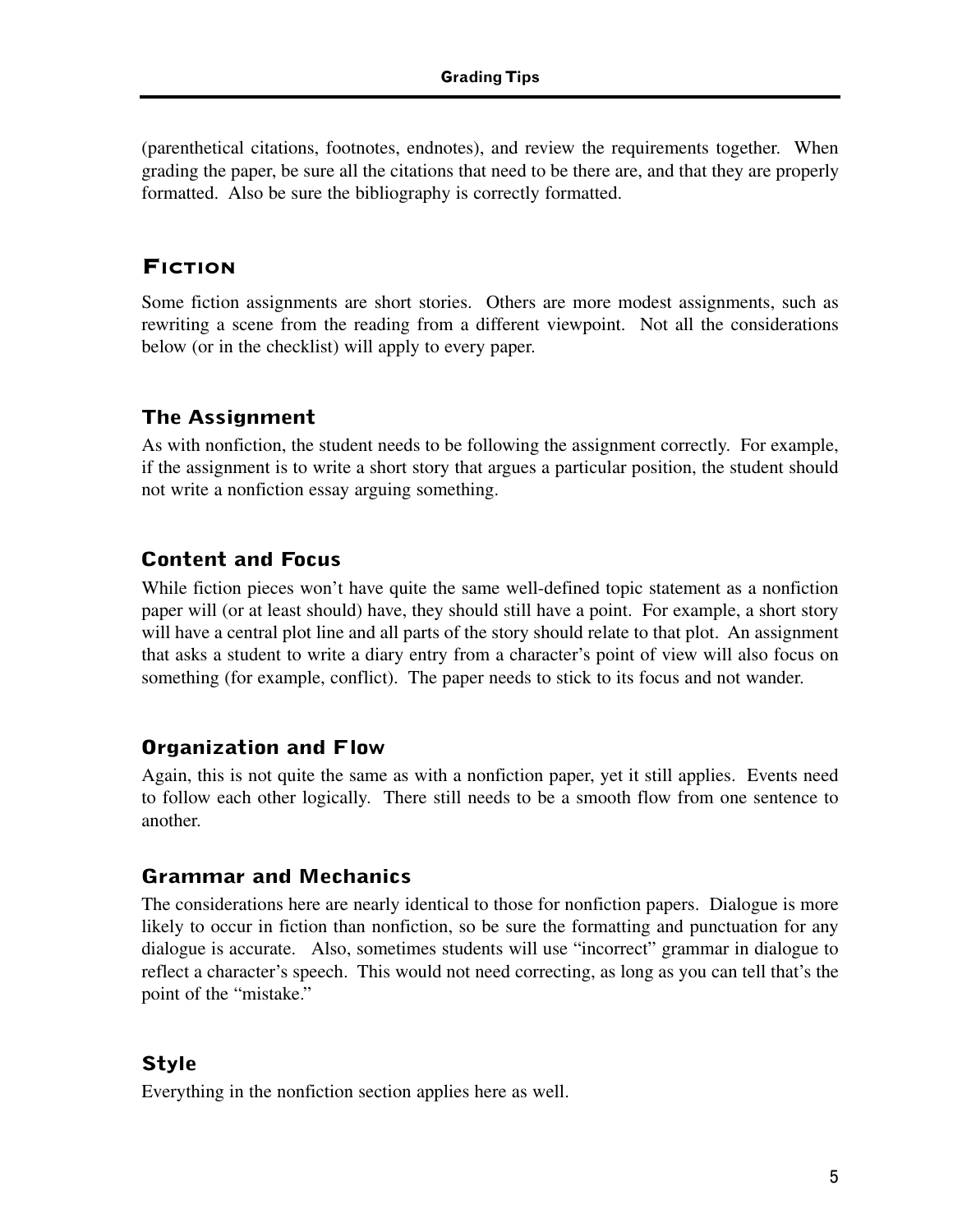### **POETRY**

### **The Assignment**

Be sure all aspects of the assignment have been correctly addressed in the paper (unless you have a previous agreement that the student need not do this). For example, if an assignment requires a poem that includes examples of alliteration, assonance, metaphor and simile, be sure all these aspects are present.

# **Content**

Just as with prose, a poem should be about something, and the poem should consistently address whatever its topic is. Sometimes students will veer from the poem's topic in order to satisfy the demands of rhyme. Gently correct this and encourage the student to rewrite that section, satisfying both rhyme pattern and content.

### **Grammar and Mechanics**

Here we encounter the phrase "poetic license"—poems can be much freer with grammar and mechanics. However, that freedom should always be with a reason. Unconventional grammar, capitalization, and punctuation alone cannot make a poem.

### **Style**

In some ways the considerations for style are the same as for prose. There should be no excess words, no flabby writing. But the syntax of poetry is quite different from that of prose, so phrases that would be awkward in prose can be fine, even admirable, in poetry. This is not always the case though. Trust your ear and discuss with your student any sections that seem off.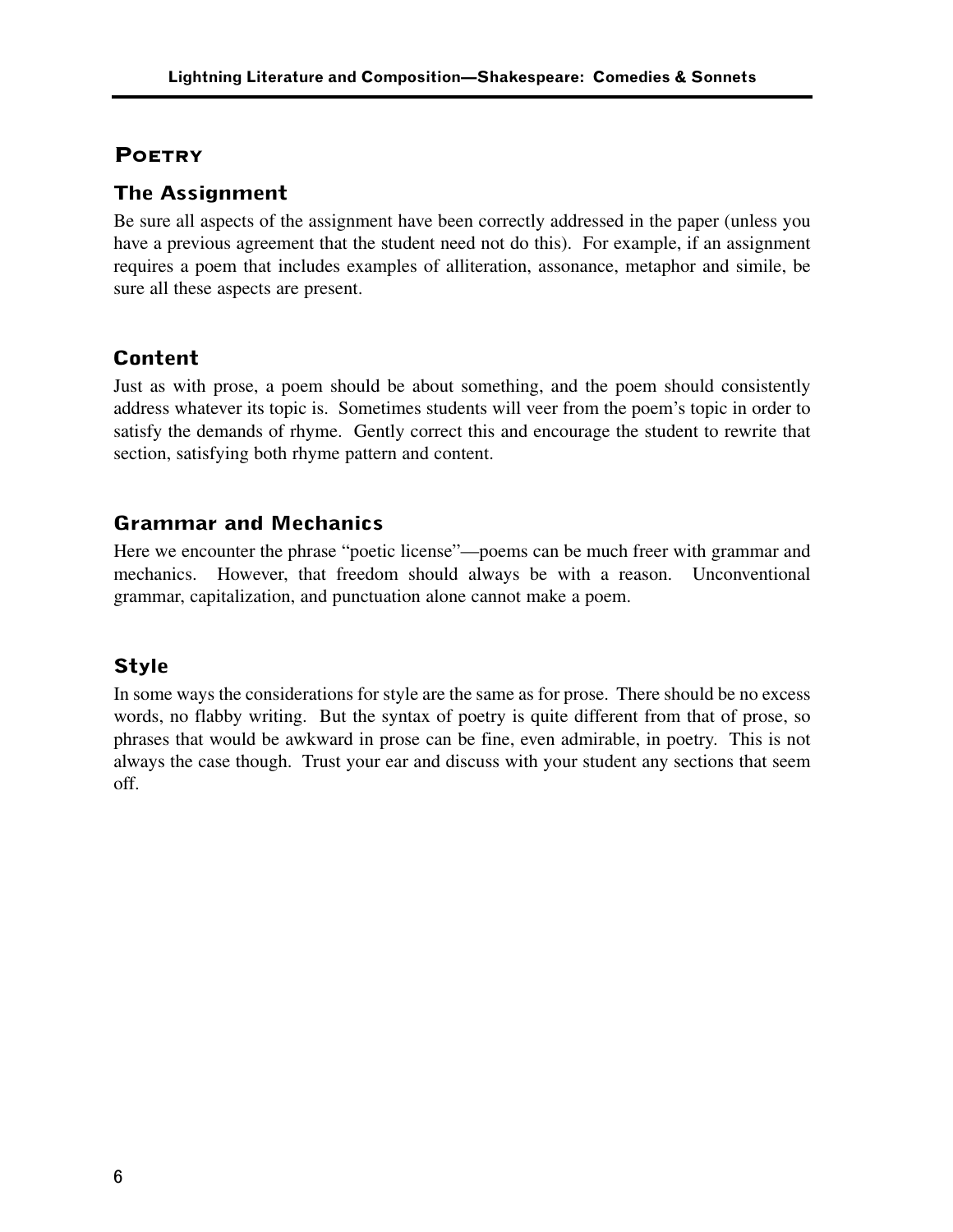# **Checklists**

# CHECKLIST FOR NONFICTION PAPERS

### **Content**

- $\square$  Does the paper correctly address all aspects of the assignment and nothing more?
- $\Box$  Can you summarize the paper's theme in a single sentence?
- $\Box$  Is the content accurate?

# **Organization**

- $\Box$  Is there a discernible and logical method of organization?
- $\square$  Does each sentence flow to the next?
- $\Box$  Does each paragraph flow to the next (are there transition sentences)?
- $\Box$  If this is a comparison/contrast paper, is each subject given roughly equal coverage?

# **Introduction**

- $\square$  Does the introduction clearly state the topic (without saying something blatant like, "I am going to write about \_\_\_\_\_\_\_\_")?
- $\square$  Does the introduction make the tone of the paper clear?
- $\square$  Does the introduction make you want to read the rest of the paper?

# **Conclusion**

- $\square$  Does the conclusion wrap everything up? Do you feel like the paper has ended or has it simply stopped?
- $\square$  Does the conclusion simply repeat what you just read two minutes ago? (This is a bad thing.)
- $\square$  Does the conclusion stick to the topic?
- $\square$  Does the conclusion end with a bang? That is, does it leave a good taste in your mouth and make you want to read another paper by this author?

### **Grammar and Mechanics**

- $\Box$  Are all capitalizations correct?
- $\Box$  Are commas where they need to be (and not where they have no place)?
- $\Box$  Are all apostrophes present and accounted for?
- $\Box$  Are there any homophone problems?
- $\Box$  Are there sentence fragments, run-on sentences, or comma splices?
- $\Box$  Are there any rambling sentences?
- $\Box$  Is everything spelled properly?
- $\Box$  Are all words used correctly (regarding definition and connotation)?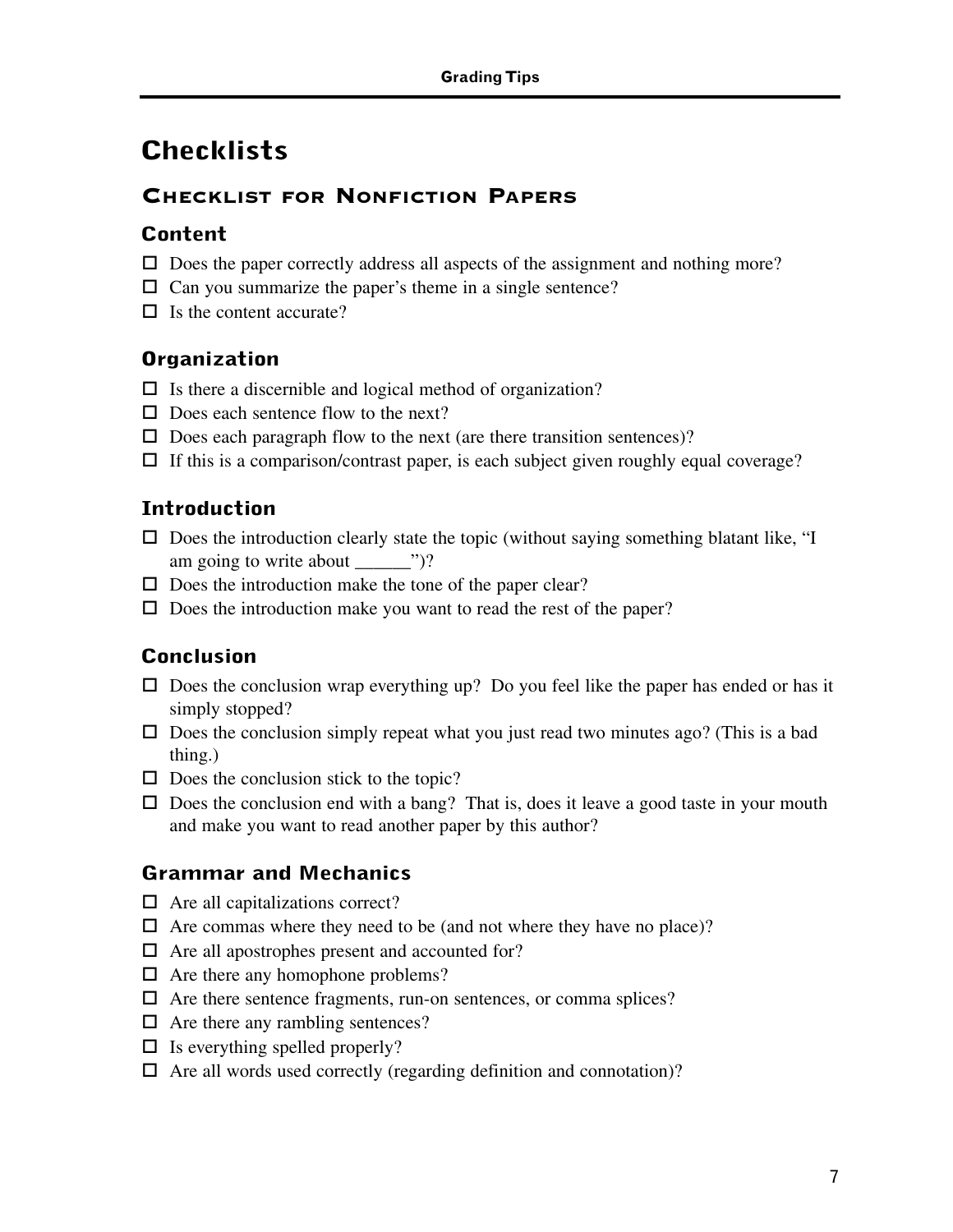### **Style**

- $\Box$  Are there any extra words you can cross out?
- $\Box$  Can any of the sentences be rewritten in a tighter fashion without sacrificing meaning or tone?
- $\Box$  Is there a variety of short, medium-length, and long sentences?
- $\Box$  Are there any single-sentence paragraphs? (There should not be. For now, each paragraph should be at least three sentences.)

### **Citations**

- $\Box$  Are facts gleaned through research (beyond basic encyclopedia data) cited?
- $\Box$  Are other people's opinions and analyses cited?
- $\Box$  Is every book, article, website, etc., listed in the bibliography?

### **Format**

- $\Box$  If required, is there a title page?
- $\square$  Does the student's name appear on either the title page or header of the paper?
- $\Box$  Is all other header information present?
- $\square$  Does each page have a page number (other than any title page)?
- $\Box$  Is the paper double-spaced?
- $\Box$  Are citations properly formatted?
- $\Box$  Is the bibliography properly formatted?
- $\Box$  Are any quotes in the paper properly formatted?

# CHECKLIST FOR FICTION PAPERS

### **Content**

- $\Box$  Does the paper correctly address all aspects of the assignment and nothing more?
- $\square$  Does the story hang together? That is, is it believable within its own world? (For example, a science fiction story might be "impossible" in our world, but everything that happens in it should be logical in the story's world.)
- $\Box$  Is the story enjoyable to read?
- $\Box$  If the fiction piece is meant to illuminate a character or scene from the reading (for example, writing a diary entry from a character's point of view), does it fit well with the original literature?

### **Organization**

- $\Box$  Is there a reasonable flow to the piece? Do the events follow in a logical fashion?
- $\Box$  Does each sentence flow to the next?
- $\Box$  Does each paragraph flow to the next?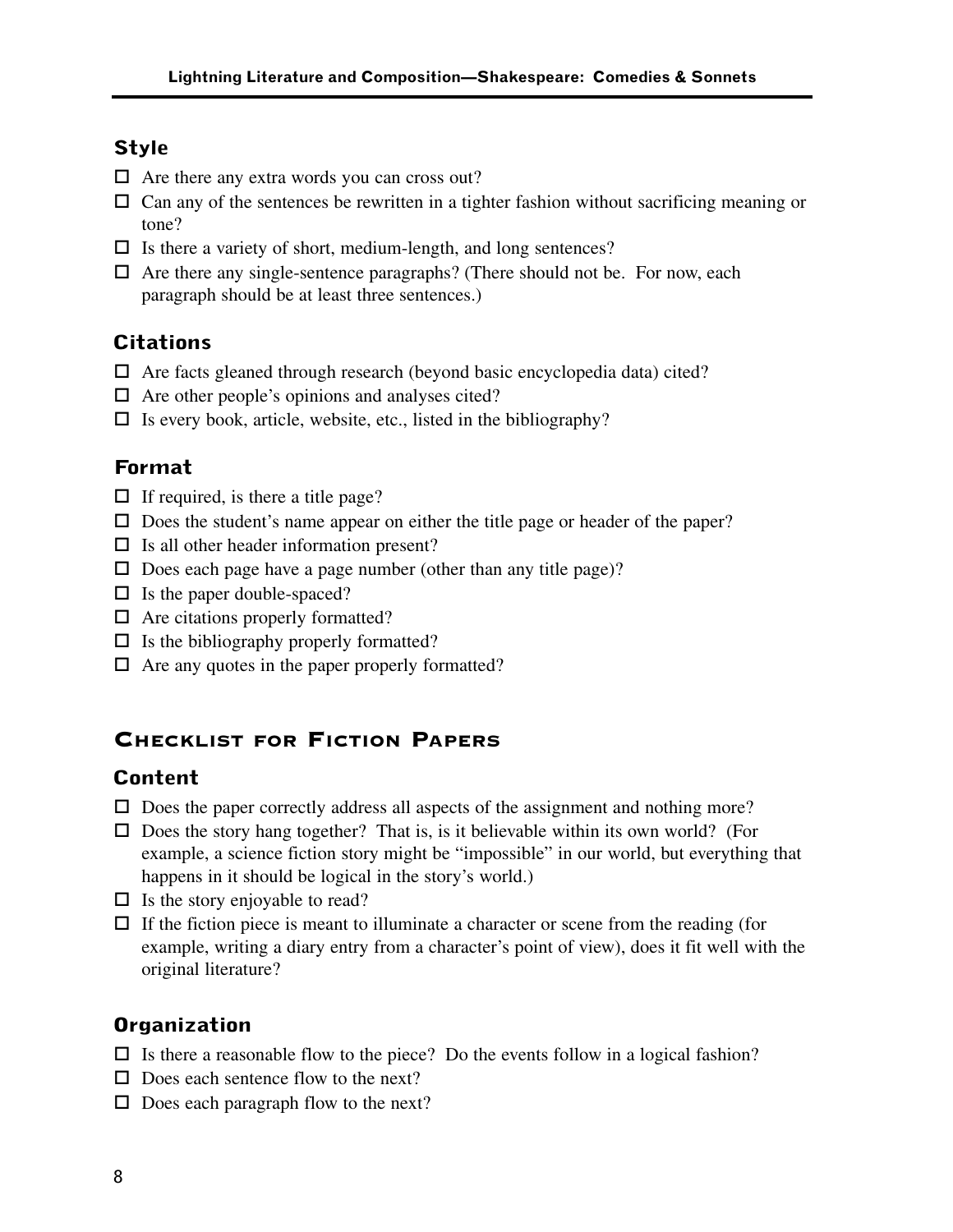### **Grammar and Mechanics**

- $\Box$  Are all capitalizations correct?
- $\Box$  Are commas where they need to be (and not where they have no place)?
- $\Box$  Are all apostrophes present and accounted for?
- $\Box$  Are there any homophone problems?
- $\Box$  Are there sentence fragments, run-on sentences, or comma splices?
- $\Box$  Are there any rambling sentences?
- $\Box$  Is everything spelled properly?
- $\Box$  Are all words used correctly (regarding definition and connotation)?
- $\Box$  Is all dialogue formatted and punctuated properly?

# **Style**

- $\Box$  Are there any extra words you can cross out?
- $\Box$  Can any of the sentences be rewritten in a tighter fashion without sacrificing meaning or tone?
- $\Box$  Is there a variety of short, medium-length, and long sentences?
- $\Box$  Is there a mixture of description, narration, and dialogue?

### **Format**

- $\Box$  If required, is there a title page?
- $\square$  Does the student's name appear on either the title page or header of the paper?
- $\Box$  Is all other header information present?
- $\square$  Does each page have a page number (other than any title page)?
- $\Box$  Is the paper double-spaced?

### **Characters**

- $\Box$  Are the characters believable and well-rounded?
- $\Box$  If the characters are taken from the reading, do they retain their important characteristics from the original book?

### **Conflict**

- $\Box$  Is there at least one identifiable conflict?
- $\Box$  Does the conflict reach a climax?
- $\Box$  Is the conflict resolved?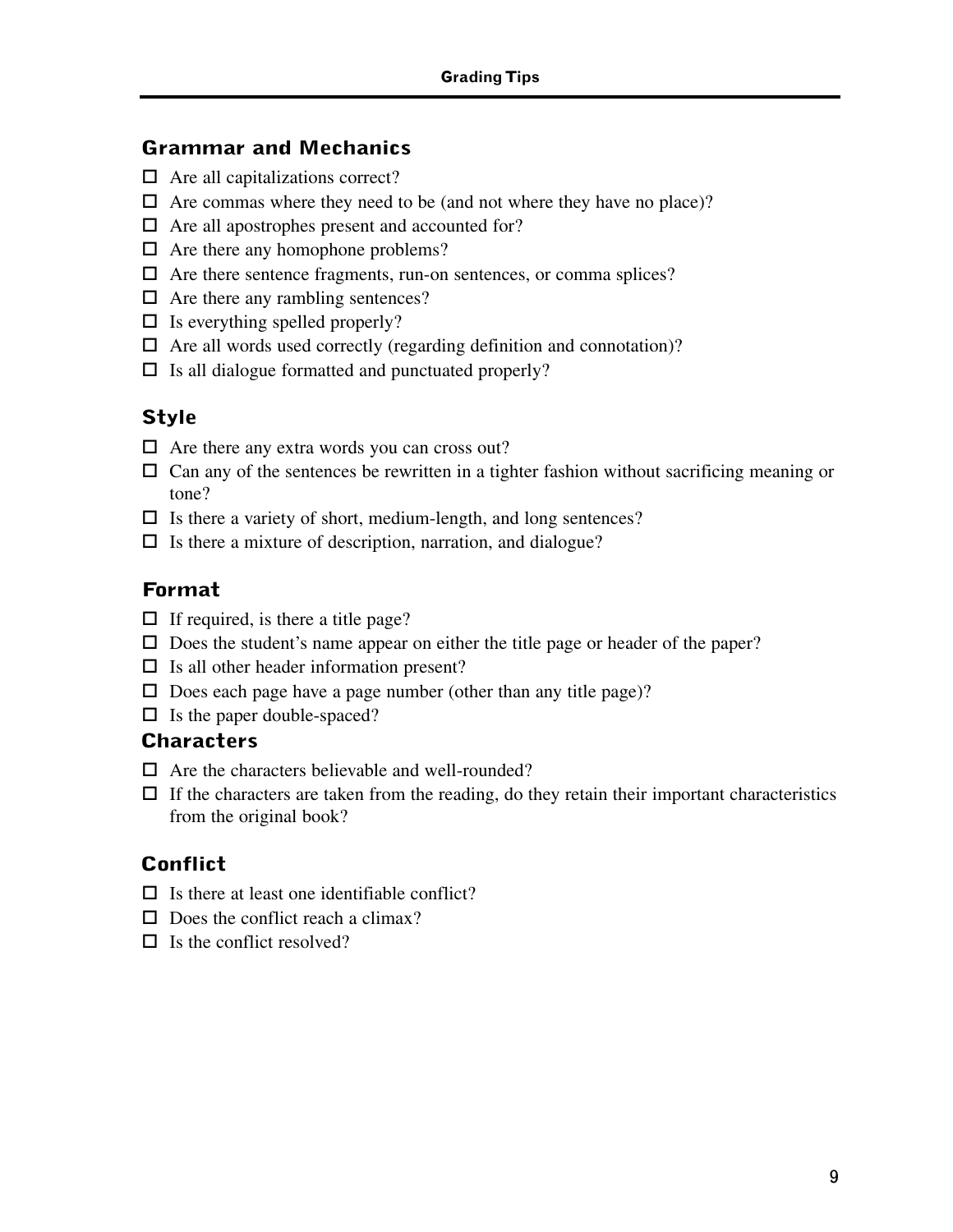### CHECKLIST FOR POEMS

### **Content**

- $\square$  Does the poem correctly address all aspects of the assignment?
- $\Box$  Can you identify what the poem is about?

### **Grammar and Mechanics**

- $\Box$  Is all the grammar and punctuation correct, just as it would be for a prose piece?
- $\Box$  If it isn't, can you tell why? That is, does it add something to the poem?
- $\Box$  Are all words used correctly (regarding definition and connotation)?

### **Style**

- $\Box$  Are there any extra words you can cross out?
- $\Box$  Are all the words chosen as vivid and dynamic as possible?
- $\Box$  If the assignment requires the student to write a particular type of poem (e.g., sonnet, haiku, etc.) does the poem follow the rules of the form?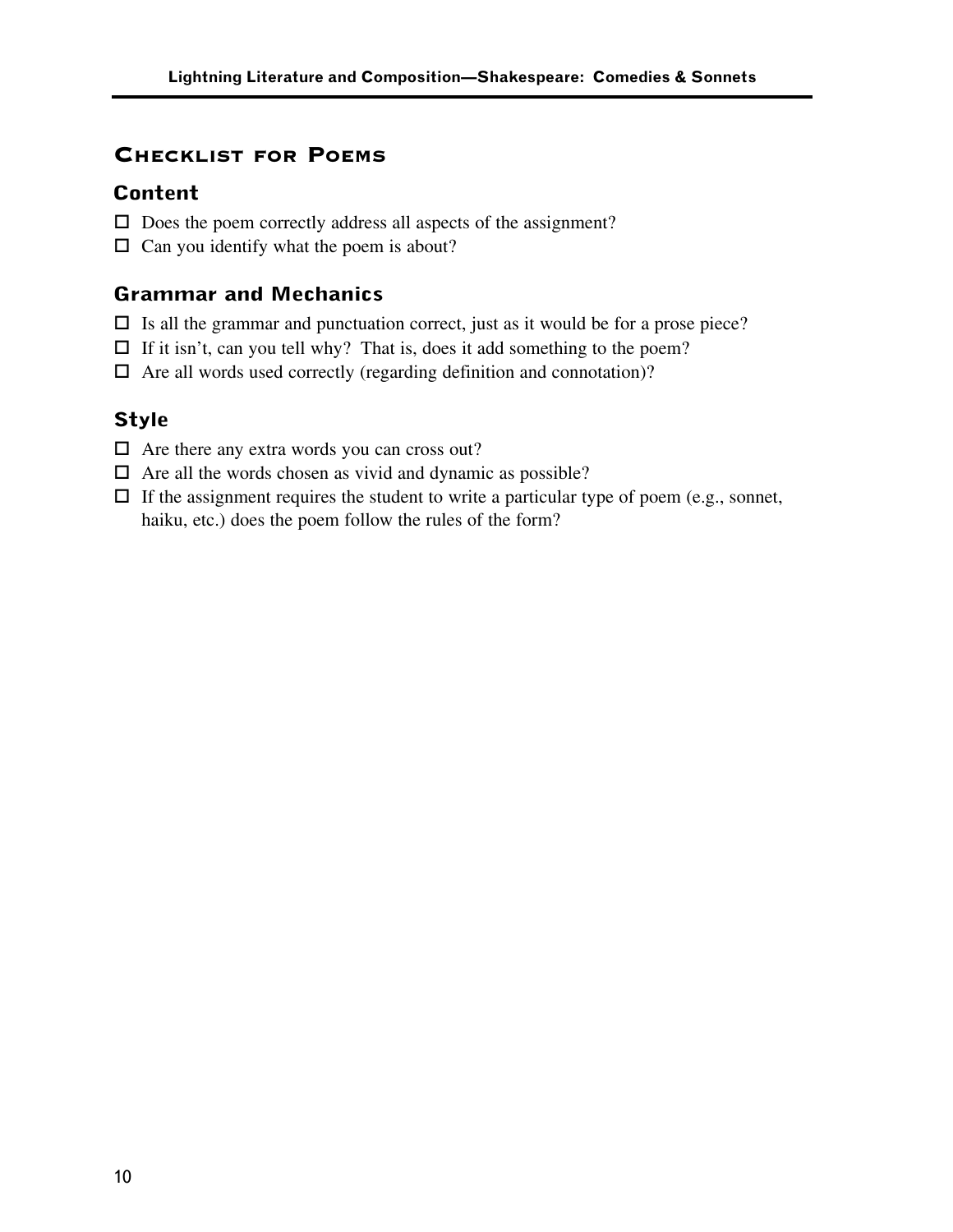# FINAL WORDS

In grading any paper, it's important not to discourage your fledging author. You know your child best, and some children are more easily hurt by criticism than others. Take your child's personality in this regard into account. But here are some general guidelines about helpful constructive criticism:

- Don't necessarily mark everything that is wrong. A struggling writer especially can feel overwhelmed by too much correction. If your student's writing has ten basic things that need improvement, start by choosing the three that are most important to you. And try to make one of those three things something that is relatively easy to fix. (For example, it s pretty easy to learn the rules for using apostrophes, but much harder to learn all the comma rules.) As these start getting better, move on to other things. Once most of those ten basic problems have been fixed, you can start moving on to the more complex difficulties.
- Make your positive comments enthusiastic and your criticisms unemotional. Avoid expressing sarcasm, impatience, or irritation, no matter how much you may feel it.
- Avoid rewriting the paper yourself. It's fine to occasionally give an example of how to rewrite a sentence (for example, to make an awkward sentence less wordy), but remember this is not your paper, and the only way children learn to write well is by writing it themselves.
- While it can be fine for siblings to work together on improving their writing, or for one sibling to help another, don't make comparisons between siblings' papers and writing skills.
- Above all, find good things to say about the paper. It's easy to only comment on the problems we see with a paper; so make it a habit to look for and mention the good things too—strong organization, an interesting topic choice, an enjoyable style, progress with a previous problem, etc. Students can learn at least as much from what they do right as what they do wrong.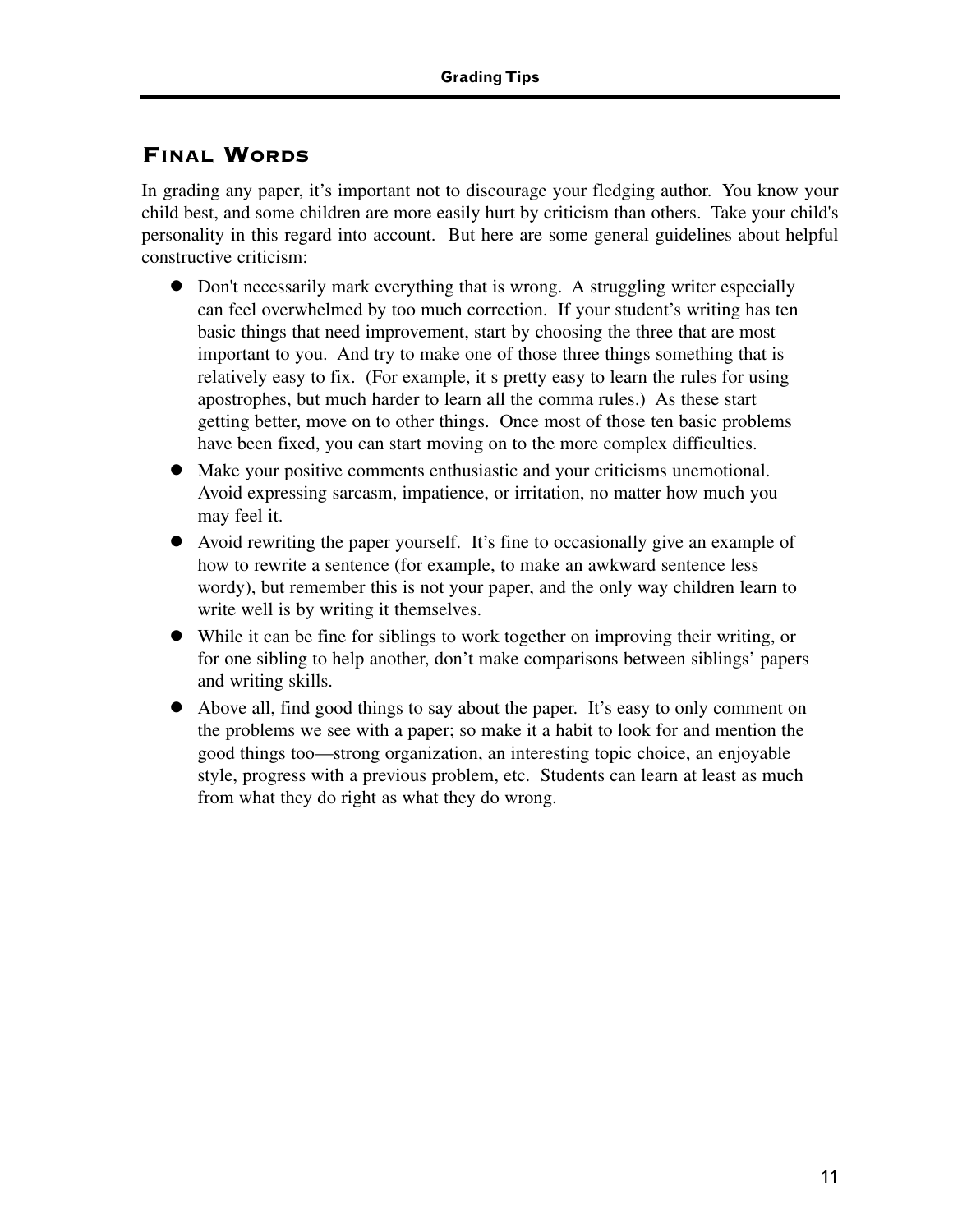# **Grading Templates**

The following grading templates are suggestions for **one way** to assign a grade to your student's work using the Lightning Lit program. There are certainly many other ways of coming to a quarterly grade. **Whether you need something like this or not will probably depend on how qualified you feel to grade your students' writing.** Our teachers don't use templates for grading, but they have graded thousands of papers written by home schoolers. You have read the preceding tips, which give you ideas of important points to consider when grading. Students should be challenged in their writing, but also successful in the outcome. You will want to offer constructive criticism where they haven't succeeded, but also concrete praise for where they have done good work. In other words, it's better to write, "You need to stagger your sentence length more, and have more of a punch in your topic sentences and your conclusion, but your ideas were well-organized and your content good," than to write, "Great paper! A." The first will provide a learning experience, the latter a momentary thrill. Give your students something to work on, something they can improve in the next assignment.

- The first template provides possible areas for grading various types of writing. You can adjust these as appropriate to the type of paper that has been written. Don't feel obligated to use this or any form. Do something that works for both you and your student.
- The second form provides a way to track comprehension scores. Again, this is optional, but if you are using the comprehension questions, this will give you a way to track success.
- Since we require our students to do vocabulary, we encourage you to include this in your students' study. This third form tracks the scores using any vocabulary program.
- Lastly, there's a synopsis template for assigning a quarter-end grade combining each of these three elements of your language-arts program. As with all the others, it's optional or can be adjusted as you see fit. The writing assignments are the core of the Lightning Lit program. That's why we've made them 80% of the student's grade, whereas vocabulary and comprehension sections are worth only 10% each. You may certainly decide to vary the importance of the sections as you see fit.

Make the grading process something that both you and your student can enjoy rather than dread. Our program starts with a Twain quote, so let's end here with another:

### **To get the full value of joy you must have someone to divide it with. — Mark Twain**

Use your grading as a way to divide your joy for your student's ability to share his or her thoughts on paper.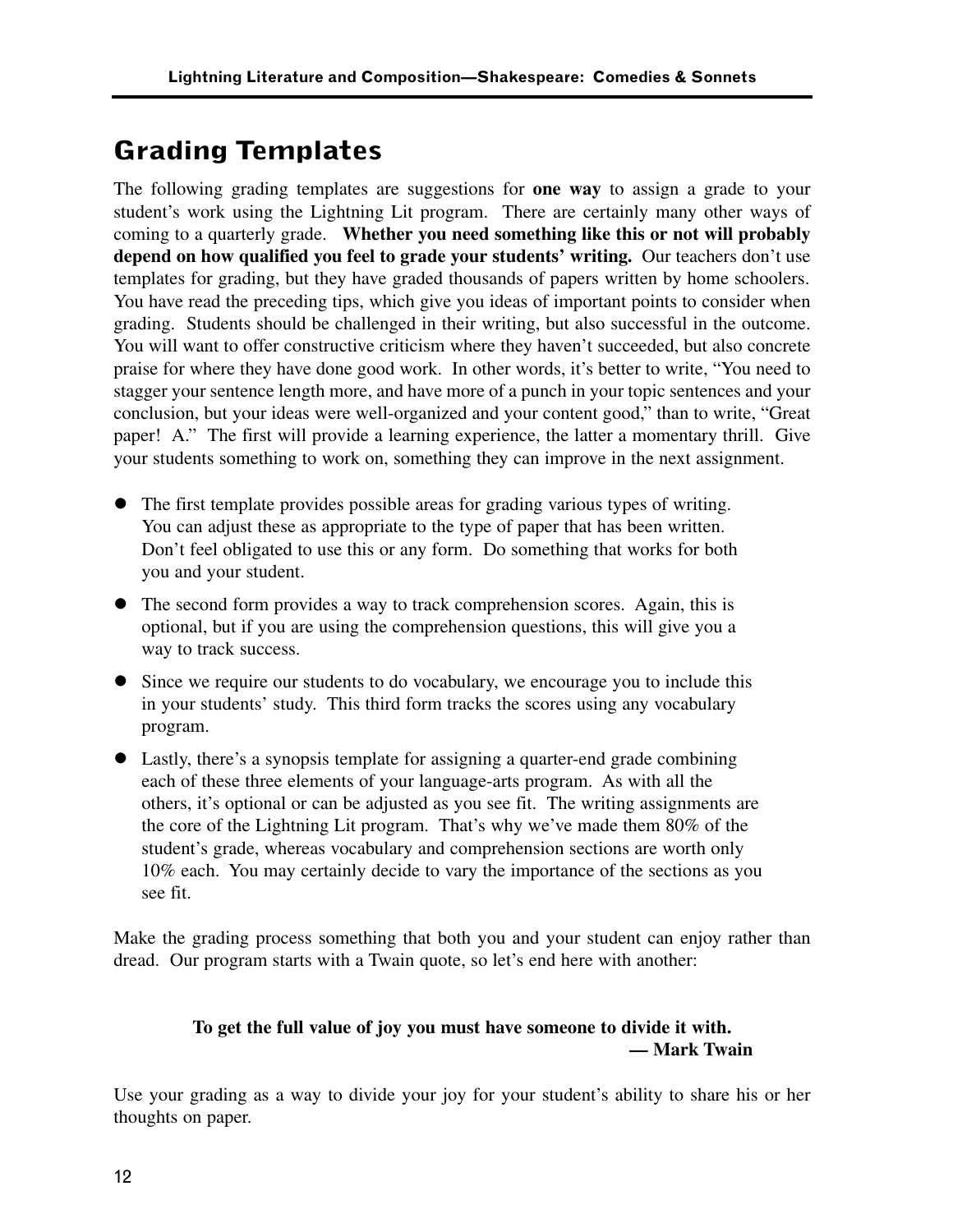| Paper # _______ of ______                                  |                                                                                                                                                                                             | <b>Final Grade</b> |
|------------------------------------------------------------|---------------------------------------------------------------------------------------------------------------------------------------------------------------------------------------------|--------------------|
|                                                            |                                                                                                                                                                                             |                    |
|                                                            |                                                                                                                                                                                             |                    |
| the percent/score for this paper.                          | Assign between 1 (lowest) and 10 (highest) points for each category. The total will be                                                                                                      |                    |
| ● Student followed instructions<br>Student used good ideas |                                                                                                                                                                                             |                    |
| • Paper's topic is clear<br>• Student stuck to the topic   |                                                                                                                                                                                             |                    |
|                                                            | • Each sentence and paragraph leads into the next<br>• Organization is logical (the paper could be easily outlined)                                                                         |                    |
|                                                            | Introduction is clear, concise, and easily understood<br>• Conclusion is clear and emphatic                                                                                                 |                    |
|                                                            | Student shows a good vocabulary<br>• Sentences are well constructed and vary in length<br>• Paragraphs are put together well                                                                |                    |
| Formatting is proper                                       | 6 Grammar & Mechanics<br>Grammar, punctuation, and spelling are correct                                                                                                                     |                    |
|                                                            | • Readers would feel engaged by the writing style                                                                                                                                           |                    |
|                                                            | 8 Citations and/or Character Development _______<br>• Citations are included as necessary and properly formatted<br>• If fiction, characters are well developed and maintain the same voice |                    |
|                                                            | • Pages are properly formatted (double-spaced, headers, page numbers)<br>• Entire paper is formatted corrected (title page, quotes, bibliography)                                           |                    |
|                                                            | • This allows you to reward the student for improvement.                                                                                                                                    |                    |
|                                                            |                                                                                                                                                                                             | $\%$               |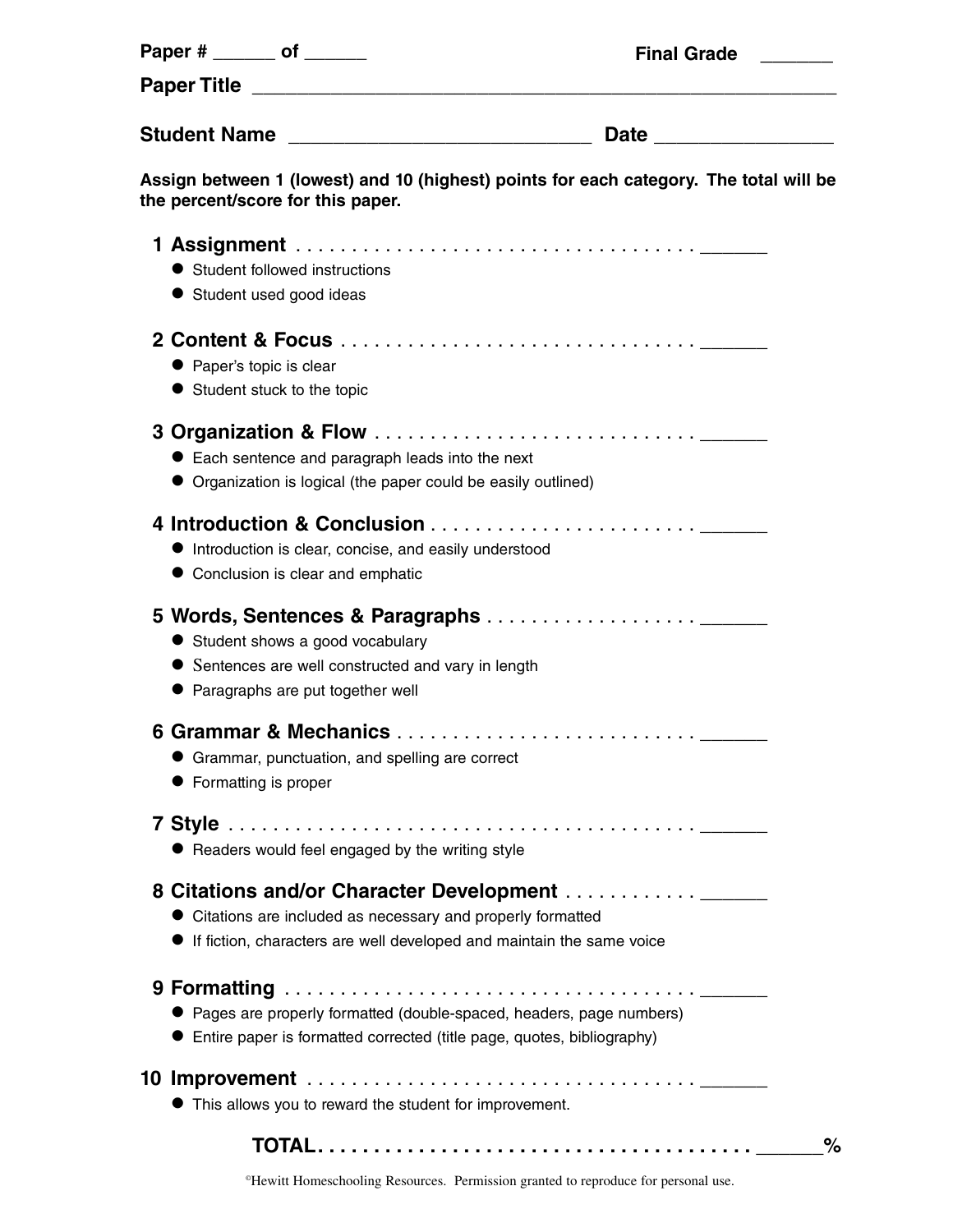### **SHAKESPEARE COMEDIES AND SONNETS COMPREHENSION QUESTIONS**

**Student Name \_\_\_\_\_\_\_\_\_\_\_\_\_\_\_\_\_\_\_\_\_\_\_\_\_\_\_ Date \_\_\_\_\_\_\_\_\_\_\_\_\_\_\_\_**

**Give your student a percentage correct for Comprehension Questions: Multiply the number of questions answered correctly by the point value to get the percentage score for the chapter. Round the number to an even percentage. For the final grade, add the total percentages and divide by the total number of lessons completed.**

#### **Unit 1**

Lesson 1: *Twelfth Night* . . . . . . . . . . . . . . **(\_\_\_\_\_/10) 10 pts. each = \_\_\_\_\_\_%**

### **Unit 2**

Lesson 3: *As You Like It* . . . . . . . . . . . . . **(\_\_\_\_\_/14) 7.14 pts. each = \_\_\_\_\_\_%**

### **Unit 3**

Lesson 5: *A Midsummer Night's Dream* . . **(\_\_\_\_\_/20) 5 pts. each = \_\_\_\_\_\_%**

### **Unit 4**

Lesson 7: *The Merchant of Venice* . . . . **(\_\_\_\_\_/15) 6.67 pts. each = \_\_\_\_\_\_%**

### **TOTAL AVERAGE FOR COMPREHENSION QUESTIONS. . . . . . \_\_\_\_\_\_%**

**\_\_\_\_\_\_\_\_\_\_\_\_\_\_\_\_\_\_\_\_\_\_\_\_\_\_\_\_\_\_\_\_\_\_\_\_\_\_\_\_\_\_\_\_\_\_\_\_\_\_\_\_\_\_\_\_\_\_\_\_\_\_\_\_\_\_\_\_\_**

**\_\_\_\_\_\_\_\_\_\_\_\_\_\_\_\_\_\_\_\_\_\_\_\_\_\_\_\_\_\_\_\_\_\_\_\_\_\_\_\_\_\_\_\_\_\_\_\_\_\_\_\_\_\_\_\_\_\_\_\_\_\_\_\_\_\_\_\_\_**

**\_\_\_\_\_\_\_\_\_\_\_\_\_\_\_\_\_\_\_\_\_\_\_\_\_\_\_\_\_\_\_\_\_\_\_\_\_\_\_\_\_\_\_\_\_\_\_\_\_\_\_\_\_\_\_\_\_\_\_\_\_\_\_\_\_\_\_\_\_**

**\_\_\_\_\_\_\_\_\_\_\_\_\_\_\_\_\_\_\_\_\_\_\_\_\_\_\_\_\_\_\_\_\_\_\_\_\_\_\_\_\_\_\_\_\_\_\_\_\_\_\_\_\_\_\_\_\_\_\_\_\_\_\_\_\_\_\_\_\_**

### **Comments:**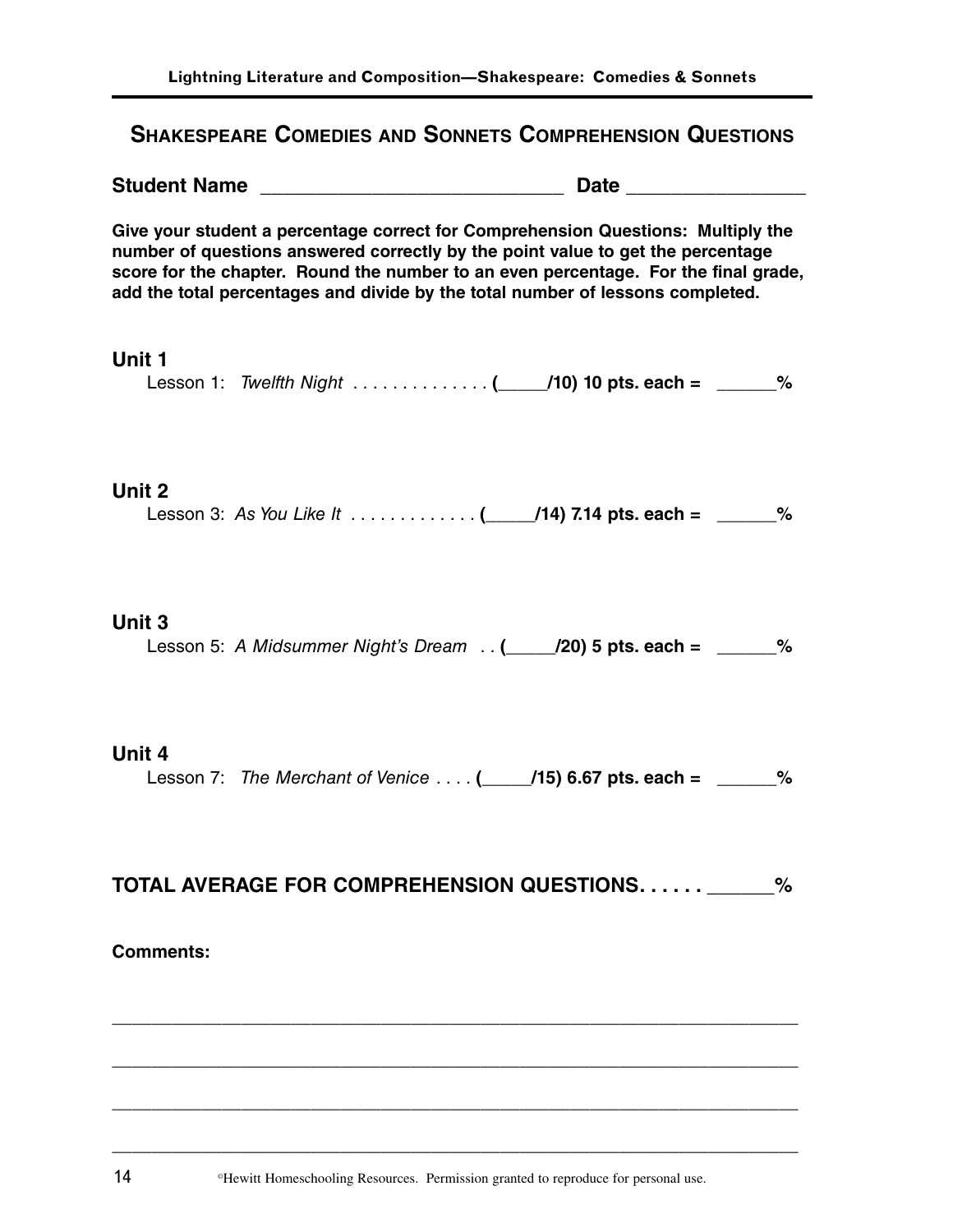# **EARLY-TO-MID AMERICAN LIGHTNING LIT COMPREHENSION QUESTIONS**

| <b>Student Name</b> | ) ata<br>υαισ |  |
|---------------------|---------------|--|
|                     |               |  |

**Give your student a percentage correct for Comprehension Questions: Multiply the number of questions answered correctly by the point value to get the percentage score for the chapter. Round the number to an even percentage. For the final grade, add the total percentages and divide by the total number of lessons completed (in this example, 734/8 = 92%).**

### **Unit 1**

| Lesson 1: Benjamin Franklin  ( $38/43$ ) 2.3 pts. each = $87/8$ |  |
|-----------------------------------------------------------------|--|
| Lesson 2: Washington Irving  ( $9$ /10) 10 pts. each = $90$ %   |  |

### **Unit 2**

| Lesson 3: William Cullen Bryan ( $17/18$ ) 5.6 pts. each = $25/8$ |  |  |
|-------------------------------------------------------------------|--|--|
| Lesson 4: Frederick Douglass  ( $30$ /34) 2.9 pts. each = $87$ %  |  |  |

### **Unit 3**

| Lesson 5: Edgar Allan Poe ( $10$ /12) 8.3 pts. each = $83$ %                         |  |  |
|--------------------------------------------------------------------------------------|--|--|
| Lesson 6: Nathaniel Hawthorne ( $\frac{53}{5}$ /56) 1.8 pts. each = $\frac{95}{5}$ % |  |  |

### **Unit 4**

Lesson 7: Herman Melville . . . . . . . . **(\_\_\_\_\_/98) 1 pt. each = \_\_\_\_\_\_%** *96 96*

Lesson 8: Henry W. Longfellow . . **(\_\_\_\_\_/16) 6.3 pts. each = \_\_\_\_\_\_%** *16 101*

**\_\_\_\_\_\_\_\_\_\_\_\_\_\_\_\_\_\_\_\_\_\_\_\_\_\_\_\_\_\_\_\_\_\_\_\_\_\_\_\_\_\_\_\_\_\_\_\_\_\_\_\_\_\_\_\_\_\_\_\_\_\_\_\_\_\_\_\_\_**

**\_\_\_\_\_\_\_\_\_\_\_\_\_\_\_\_\_\_\_\_\_\_\_\_\_\_\_\_\_\_\_\_\_\_\_\_\_\_\_\_\_\_\_\_\_\_\_\_\_\_\_\_\_\_\_\_\_\_\_\_\_\_\_\_\_\_\_\_\_**

**\_\_\_\_\_\_\_\_\_\_\_\_\_\_\_\_\_\_\_\_\_\_\_\_\_\_\_\_\_\_\_\_\_\_\_\_\_\_\_\_\_\_\_\_\_\_\_\_\_\_\_\_\_\_\_\_\_\_\_\_\_\_\_\_\_\_\_\_\_**

**\_\_\_\_\_\_\_\_\_\_\_\_\_\_\_\_\_\_\_\_\_\_\_\_\_\_\_\_\_\_\_\_\_\_\_\_\_\_\_\_\_\_\_\_\_\_\_\_\_\_\_\_\_\_\_\_\_\_\_\_\_\_\_\_\_\_\_\_\_**

# **TOTAL AVERAGE FOR COMPREHENSION QUESTIONS . . \_\_\_\_\_\_%** *92*

### **Comments:**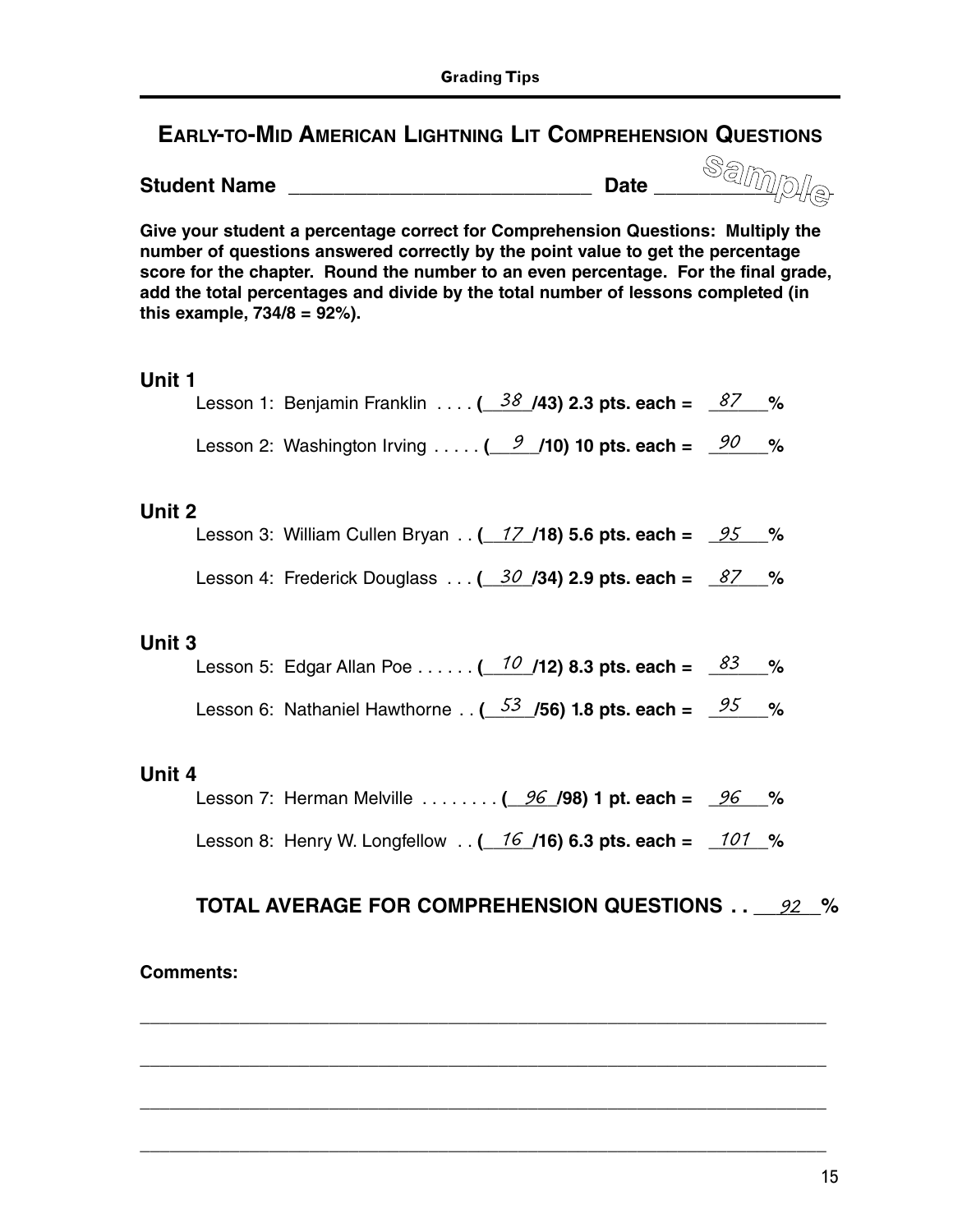### **SHAKESPEARE COMEDIES AND SONNETS VOCABULARY SCORES**

**Student Name Date 2018** 

**Give your student a percentage correct for vocabulary work. For the final grade, add the total percentages and divide by the number of scores (e.g., 855 ÷ 9 = 89%). Feel free to write notes/comments about what is covered each week on the dotted line.**

- Week #1 \_\_\_\_\_\_%
- **Week #2** \_\_\_\_\_\_%
- **Week #3** \_\_\_\_\_\_%
- **Week #4** \_\_\_\_\_\_%
- **Week #5** \_\_\_\_\_\_%
- **Week #6** \_\_\_\_\_\_%
- **Week #7** \_\_\_\_\_\_%
- **Week #8** \_\_\_\_\_\_%
- **Week #9** \_\_\_\_\_\_%

**TOTAL AVERAGE FOR VOCABULARY WORK . . . . . . . . \_\_\_\_\_\_%**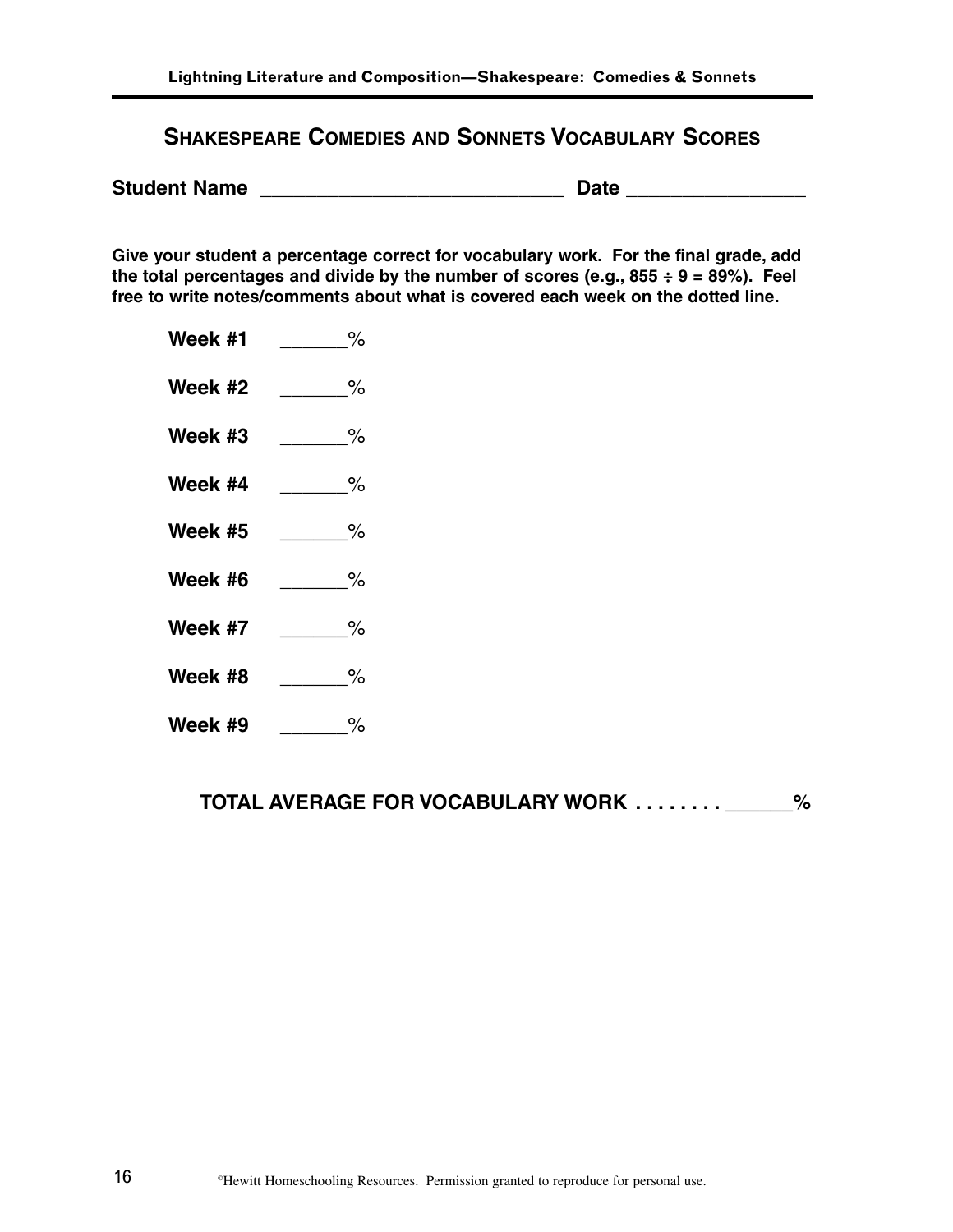| <b>Student Name</b> |  |  |
|---------------------|--|--|
|---------------------|--|--|

#### **Written Papers**

**Add the six percentages and divide by six for the final score.**

| Paper #1                       | %                                                    |      |
|--------------------------------|------------------------------------------------------|------|
| Paper #2                       | %                                                    |      |
| Paper #3                       | %                                                    |      |
| Paper #4                       | %                                                    |      |
| Paper #5                       | %                                                    |      |
| Paper #6                       | ℅                                                    |      |
|                                | TOTAL FOR WRITTEN PAPERS (80% of the final grade).   | %    |
| <b>Comprehension Questions</b> | TOTAL FOR COMPREHENSION (10% of the final grade_     | $\%$ |
| <b>Vocabulary Work</b>         | <b>TOTAL FOR VOCABULARY (10% of the final grade)</b> | $\%$ |
|                                |                                                      |      |

**FINAL GRADE FOR QUARTER \_\_\_\_\_ . . . . . . . . . . . . . . . . . . . . . . . \_\_\_\_\_% To figure the final grade, multiply the average grade for written papers by 8, add the final scores for comprehension and vocabulary and divide by 10.**

# **FINAL GRADE FOR YEAR**

- **Final Grade for Quarter 1**  $\%$
- **Final Grade for Quarter 2** \_\_\_\_\_\_%
- **Final Grade for Quarter 3** \_\_\_\_\_\_%
- **Final Grade for Quarter 4**  $\%$

| YEAR END GRADE (OPTIONAL) |  |
|---------------------------|--|
|                           |  |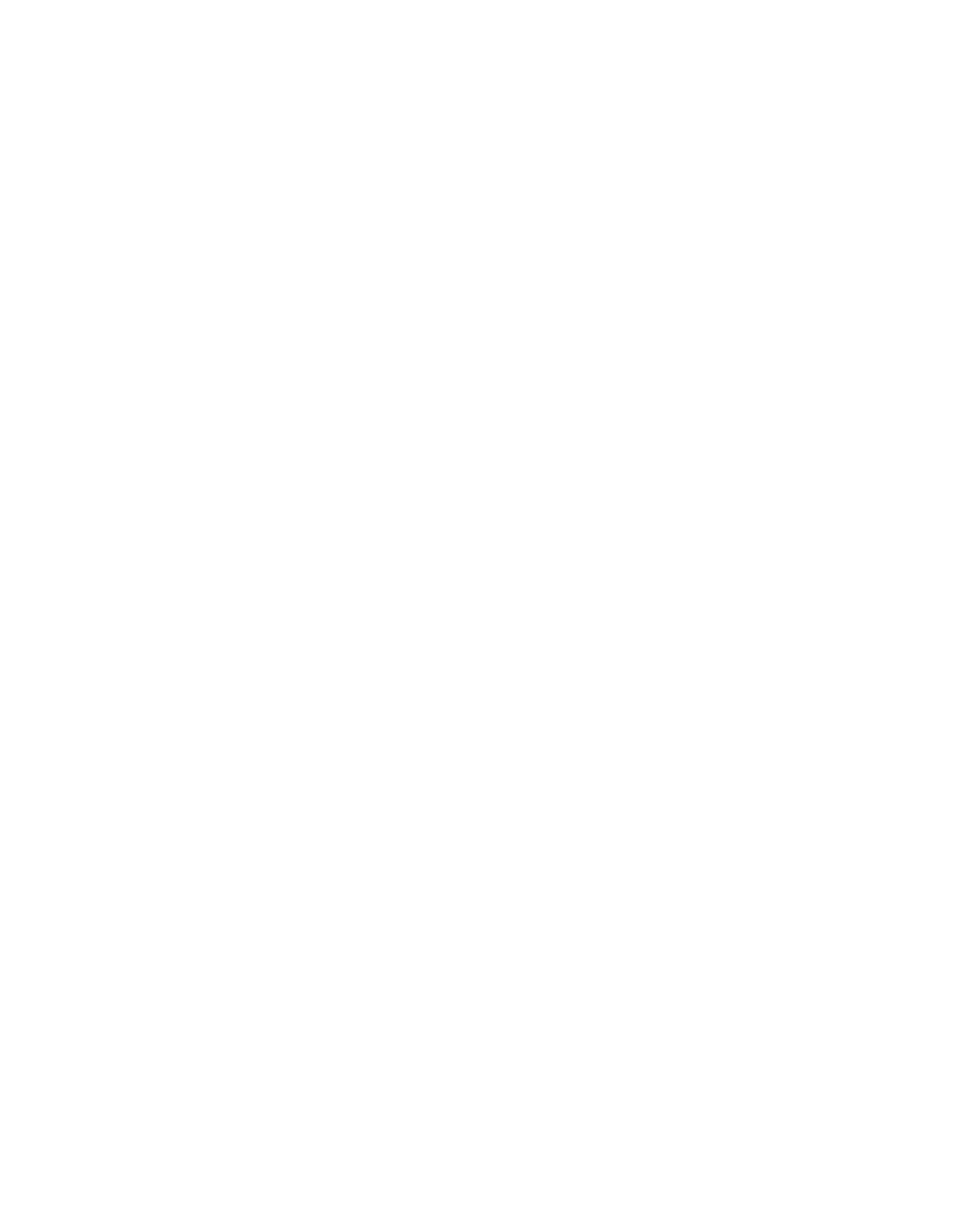# **Schedules**

# SEMESTER SCHEDULE

For most students, Hewitt recommends a semester for each Lightning Literature guide. (This is how Hewitt's English and Honors English programs are run.)

This schedule allows for two papers for each book-length work and one paper for each shorter work. (These are the paper requirements for students enrolled in Hewitt.) This schedule also allows for reading each play and sonnet twice for fuller understanding (the instructions in your guide actually recommend three readings, but the third one is optional), and for watching one video performance of each play. The first reading is to grasp the basics of the plot or sonnet, and includes answering the comprehension questions. The second reading is to pay closer attention to the literary aspects of the play or sonnet, including taking notes. Both readings should be done aloud, if at all possible. If you wish to alter any of this, you may need to alter the schedule accordingly. For example, you may prefer to watch the videos in between the two readings, rather than after the second one. Do feel free to alter this schedule to suit your needs.

You may want to answer the Comprehension Questions more frequently than once a week, possibly even as often as daily. How often you answer them is up to you. This schedule assumes an 18-week semester. It does not state where those weeks fall (for example, it does not start on September first, show a week's break for Christmas, etc.), it simply numbers the weeks. You can insert any breaks wherever they fit best for you and your family.

### **WEEK 1**

- Read the Introduction and the section on William Shakespeare of the Lightning Literature Guide.
- Read the Introduction to Unit 1, Lesson 1 *(Twelfth Night).*
- Read *Twelfth Night* and answer the Comprehension Questions. Read the plot summaries in your Lightning Lit guide when necessary.

### **WEEK 2**

- Reread the While-You-Read questions at the end of the Introduction to *Twelfth Night* in your Lightning Lit guide.
- Read *Twelfth Night* a second time, and take notes in response to these questions and about anything else you notice about the play.

- If possible, watch a movie, video, or live performance of *Twelfth Night*.
- Read the Literary Lesson for Unit 1, Lesson 1.
- Choose one exercise from "Writing Exercises" for Unit 1, Lesson 1, and write at least a rough draft of your paper.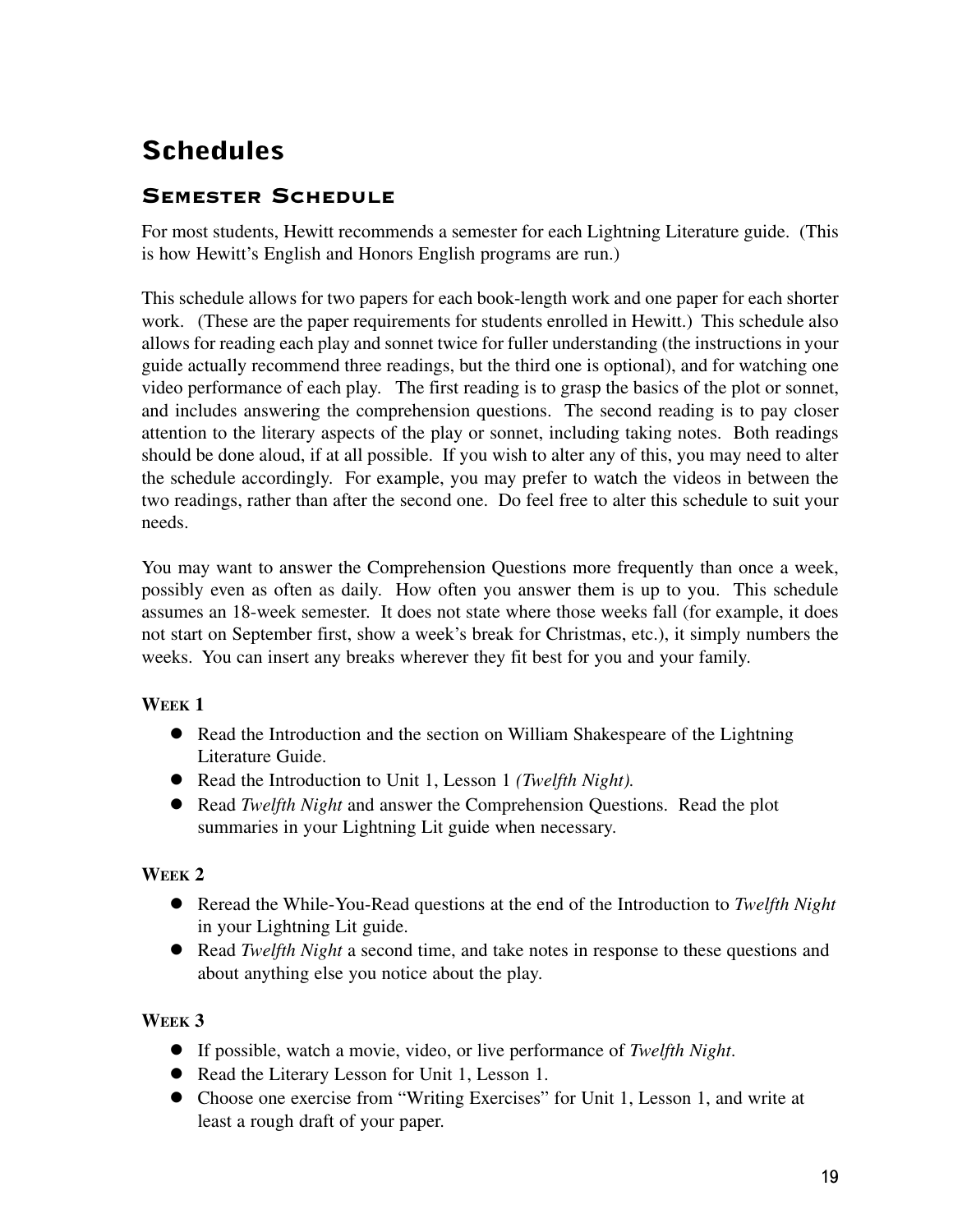- Review and make any necessary revisions to your first paper for Unit 1, Lesson 1.
- Choose a second writing exercise for Unit 1, Lesson 1 and write at least a rough draft of your paper.
- Read the sonnets for Unit 1, Lesson 2 (Sonnet 27 and Sonnet 28).
- If you have trouble understanding the sonnets, rewrite them in prose form.
- Read the sonnets a second time, taking notes about any literary aspects of the sonnets.
- Read the Literary Lesson for Unit 1, Lesson 2.
- Read "Elizabethan Theater" which follows this lesson.

### **WEEK 5**

- Review and make any necessary revisions to your second paper for Unit 1, Lesson 1.
- Choose one exercise from "Writing Exercises" for Unit 1, Lesson 2, and write at least a rough draft of your paper.
- Read the Introduction to Unit 2, Lesson 3 (*As You Like It*).
- Read *As You Like It* and answer the Comprehension Questions. Read the plot summaries in your Lightning Lit guide when necessary.

### **WEEK 6**

- Review and make any necessary revisions to your paper for Unit 1, Lesson 2.
- Reread the While-You-Read questions at the end of the Introduction to *As You Like It* in your Lightning Lit guide.
- Read *As You Like It* a second time, and take notes in response to these questions and about anything else you notice about the play.
- If possible, watch a movie, video, or live performance of *As You Like It*
- Read the Literary Lesson for Unit 2, Lesson 3.

### **WEEK 7**

- Choose one exercise from "Writing Exercises" for Unit 2, Lesson 3, and write at least a rough draft of your paper.
- Read the sonnets for Unit 2, Lesson 4 (Sonnet 130 and Sonnet 136).
- If you have trouble understanding the sonnets, rewrite them in prose form.
- Read the sonnets a second time, taking notes about any literary aspects of the sonnets.
- Read the Literary Lesson for Unit 2, Lesson 4.
- Read "Elizabeth I and James I" which follows this lesson.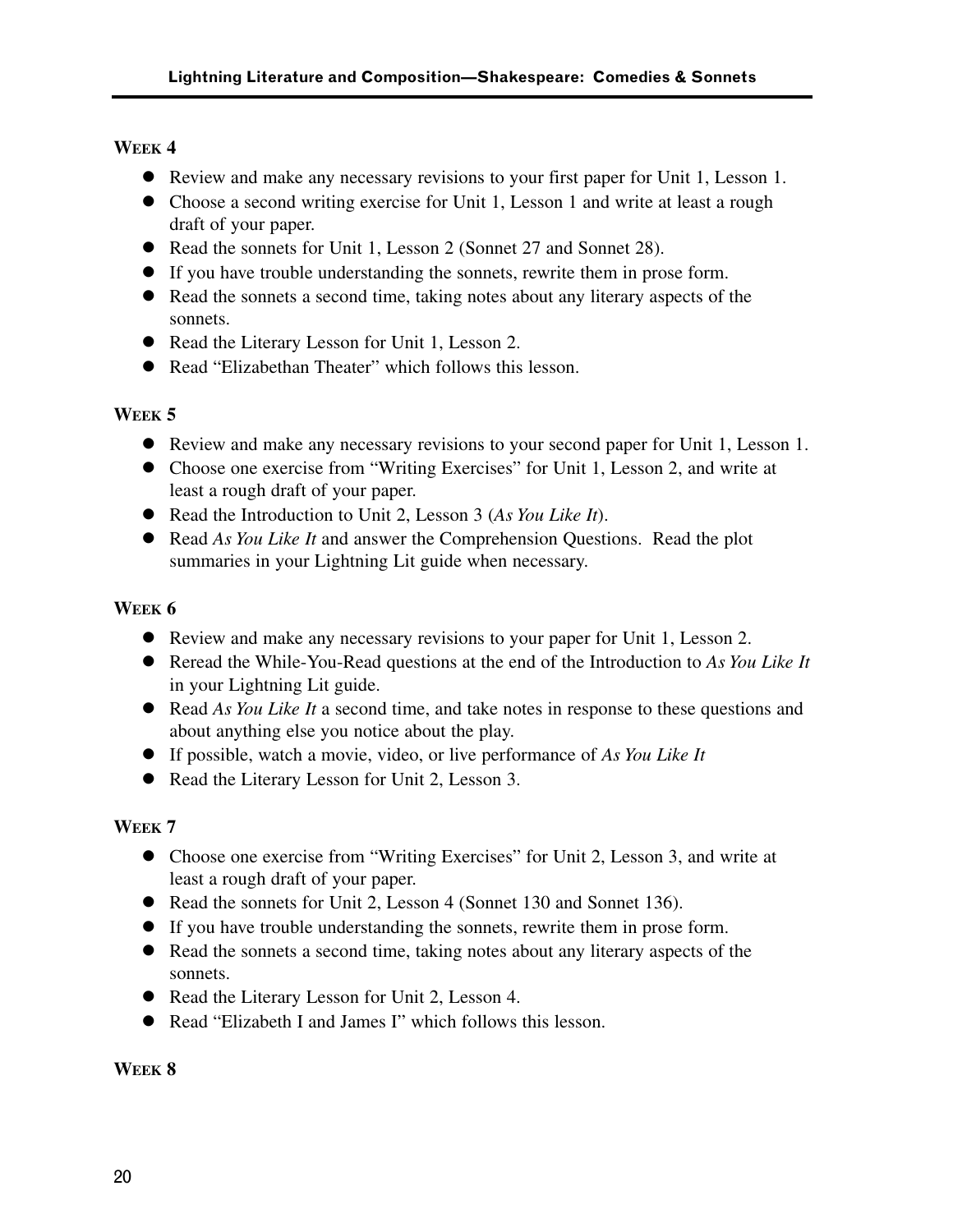- Review and make any necessary revisions to your first paper for Unit 2, Lesson 3.
- Choose a second writing exercise for Unit 2, Lesson 3 and write at least a rough draft of your paper.
- Choose one exercise from "Writing Exercises" for Unit 2, Lesson 4, and write at least a rough draft of your paper.

- Review your papers for Units 1 and 2, making any necessary changes. If you are enrolled with Hewitt, submit these six papers and your other requirements for this quarter.
- Read the Introduction to Unit 3, Lesson 5 (*A Midsummer Night's Dream*).
- Read *A Midsummer Night's Dream* and answer the Comprehension Questions. Read the plot summaries in your Lightning Lit guide when necessary.

### **WEEK 10**

- Reread the While-You-Read questions at the end of the Introduction to *A Midsummer Night's Dream* in your Lightning Lit guide.
- Read *A Midsummer Night's Dream* a second time, and take notes in response to these questions and about anything else you notice about the play.
- If possible, watch a movie, video, or live performance of *A Midsummer Night's Dream*.
- Read the Literary Lesson for Unit 3, Lesson 5.

### **WEEK 11**

- Choose one exercise from "Writing Exercises" for Unit 3, Lesson 5, and write at least a rough draft of your paper.
- Read the sonnets for Unit 3, Lesson 6 (Sonnet 93 and Sonnet 138).
- If you have trouble understanding the sonnets, rewrite them in prose form.
- Read the sonnets a second time, taking notes about any literary aspects of the sonnets.
- Read the Literary Lesson for Unit 3, Lesson 6.
- Read "Did Shakespeare Actually Write the Plays and Sonnets?" which follows this lesson.

- Review and make any necessary revisions to your first paper for Unit 3, Lesson 5.
- Choose a second writing exercise for Unit 3, Lesson 5 and write at least a rough draft of your paper.
- Choose one exercise from "Writing Exercises" for Unit 3, Lesson 6, and write at least a rough draft of your paper.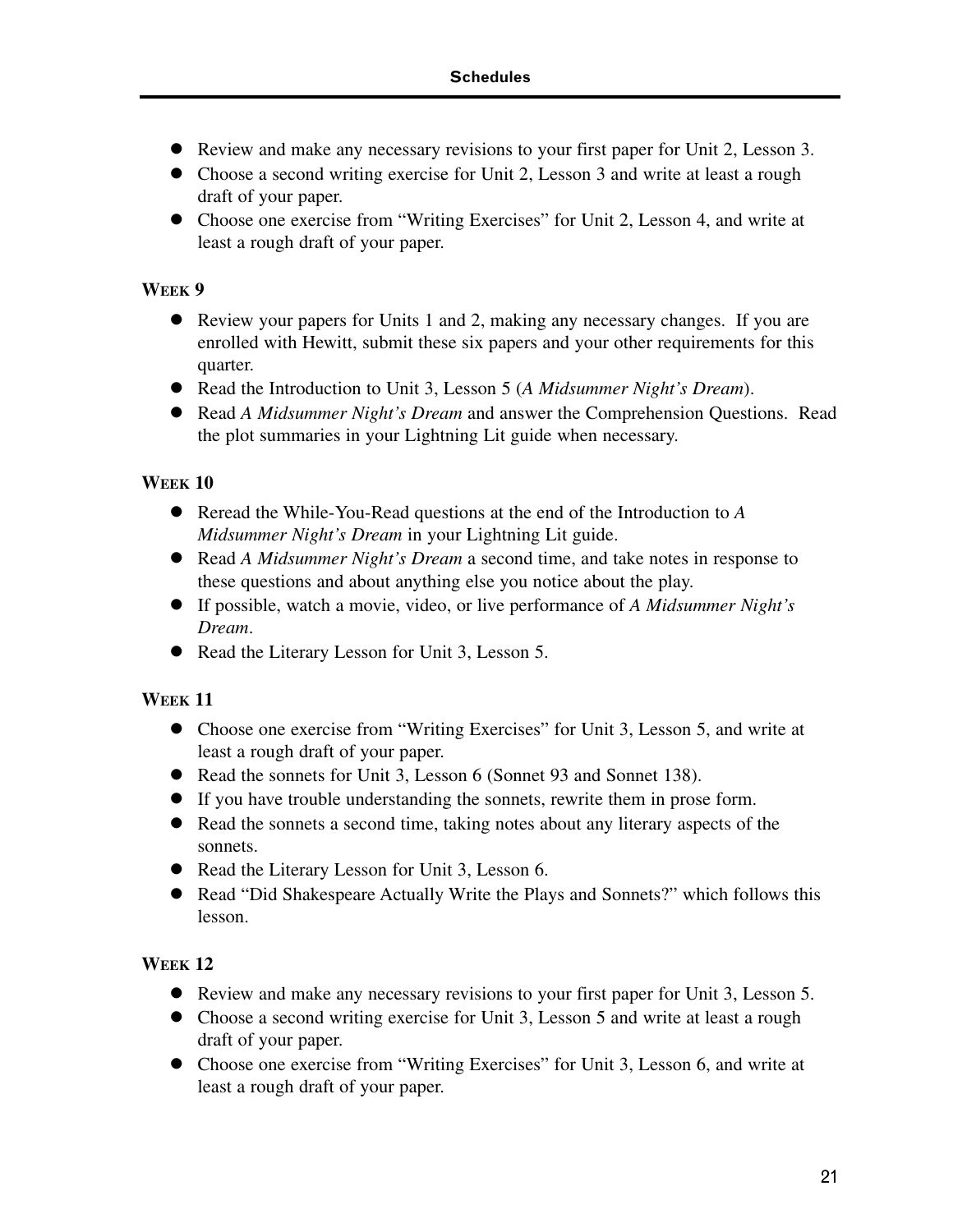- Review and make any necessary revisions to your second paper for Unit 3, Lesson 5.
- Review and make any necessary revisions to your paper for Unit 3, Lesson 6.
- Read the Introduction to Unit 4, Lesson 7 (*The Merchant of Venice*).
- Read *The Merchant of Venice* and answer the Comprehension Questions. Read the plot summaries in your Lightning Lit guide when necessary.

### **WEEK 14**

- Reread the While-You-Read questions at the end of the Introduction to *The Merchant of Venice* in your Lightning Lit guide.
- Read *The Merchant of Venice* a second time, and take notes in response to these questions and about anything else you notice about the play.

### **WEEK 15**

- If possible, watch a movie, video, or live performance of *The Merchant of Venice*.
- Read the Literary Lesson for Unit 4, Lesson 7.
- Choose one exercise from "Writing Exercises" for Unit 4, Lesson 7, and write at least a rough draft of your paper.

### **WEEK 16**

- Review and make any necessary revisions to your first paper for Unit 4, Lesson 7.
- Choose a second writing exercise for Unit 4, Lesson 7 and write at least a rough draft of your paper.

### **WEEK 17**

- Review and make any necessary revisions to your second paper for Unit 4, Lesson 7.
- Read the sonnets for Unit 4, Lesson 8 (Sonnet 116 and Sonnet 129).
- If you have trouble understanding the sonnets, rewrite them in prose form.
- Read the sonnets a second time, taking notes about any literary aspects of the sonnets.
- Read the Literary Lesson for Unit 4, Lesson 8.
- Choose one exercise from "Writing Exercises" for Unit 4, Lesson 8, and write at least a rough draft of your paper.

### **WEEK 18**

 Review your papers for Units 3 and 4, making any necessary changes. If you are enrolled with Hewitt, submit these six papers and your other requirements for this quarter.

# FULL-YEAR SCHEDULE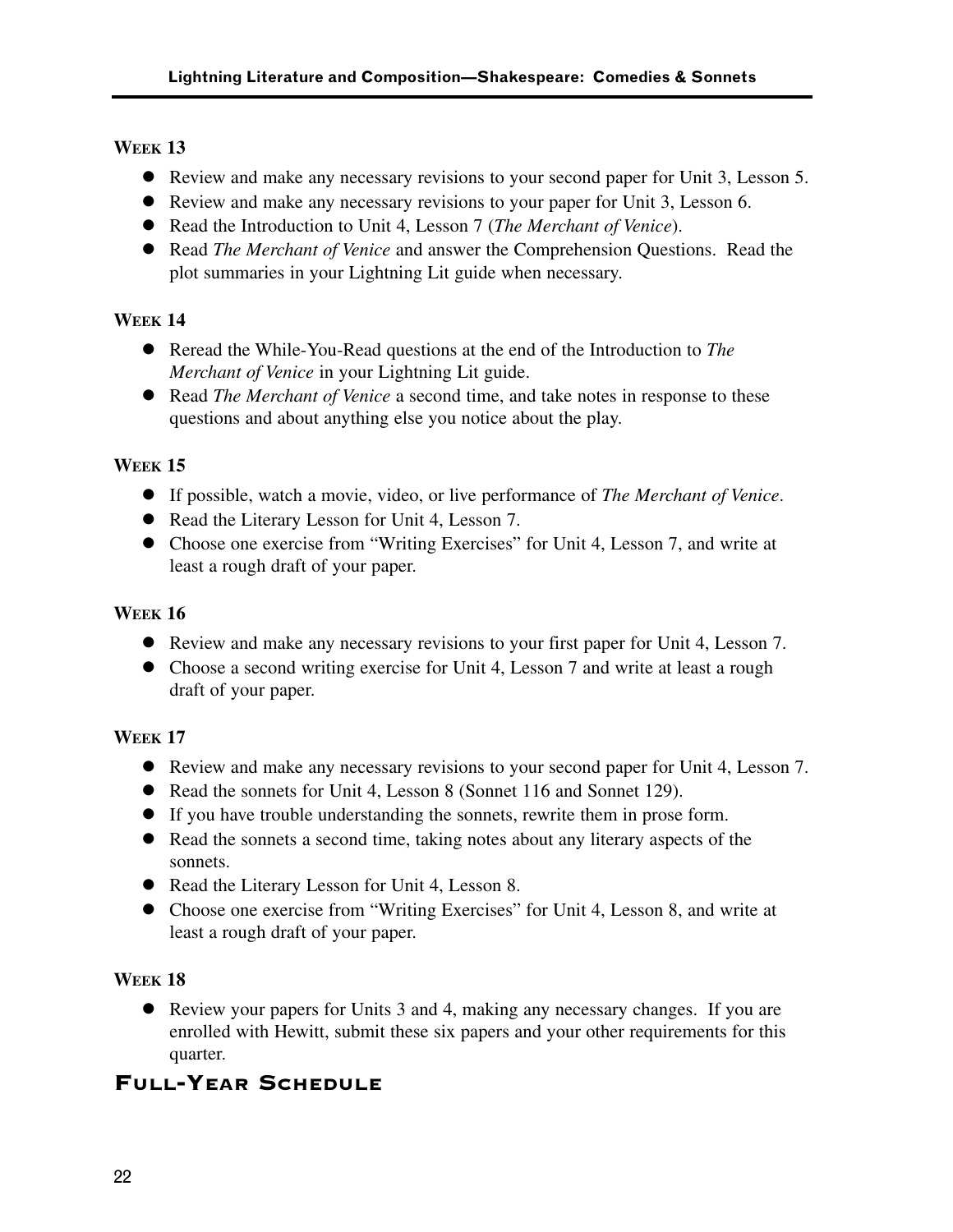Although Hewitt recommends a semester for each Lightning Literature guide, students who struggle in language arts may wish to take a whole year for one guide, while supplementing with separate grammar work and/or other language arts materials. (This is how Hewitt's Basic English program is run.)

This schedule allows for two papers for each book-length work and one paper for each shorter work. (These are the paper requirements for students enrolled in Hewitt.) This schedule also allows for reading each play and sonnet twice for fuller understanding (the instructions in your guide actually recommend three readings, but the third one is optional), and for watching one video performance of each play. The first reading is to grasp the basics of the plot or sonnet, and includes answering the comprehension questions. The second reading is to pay closer attention to the literary aspects of the play or sonnet, including taking notes. Both readings should be done aloud, if at all possible. If you wish to alter any of this, you may need to alter the schedule accordingly. For example, you may prefer to watch the videos in between the two readings, rather than after the second one. Do feel free to alter this schedule to suit your needs.

You may want to answer the Comprehension Questions more frequently than once a week, possibly even as often as daily. How often you answer them is up to you. This schedule assumes a 36-week year. It does not state where those weeks fall (for example, it does not start on September first, show a week's break for Christmas, etc.), it simply numbers the weeks. You can insert any breaks wherever they fit best for you and your family.

### **WEEK 1**

- Read the Introduction and the section on William Shakespeare of the Lightning Literature Guide.
- Read the Introduction to Unit 1, Lesson 1 (*Twelfth Night*).
- Read Act I of *Twelfth Night* and answer the Comprehension Questions. Read the plot summaries in your Lightning Lit guide when necessary.

#### **WEEK 2**

- Read Act II, Act III, Act IV and Act V of *Twelfth Night* and answer the Comprehension Questions.
- Read the plot summaries in your Lightning Lit guide when necessary.

- Reread the While-You-Read questions at the end of the Introduction to *Twelfth Night* in your Lightning Lit guide.
- Read Act I, Act II, and Act III of *Twelfth Night*, and take notes in response to these questions and about anything else you notice about the play.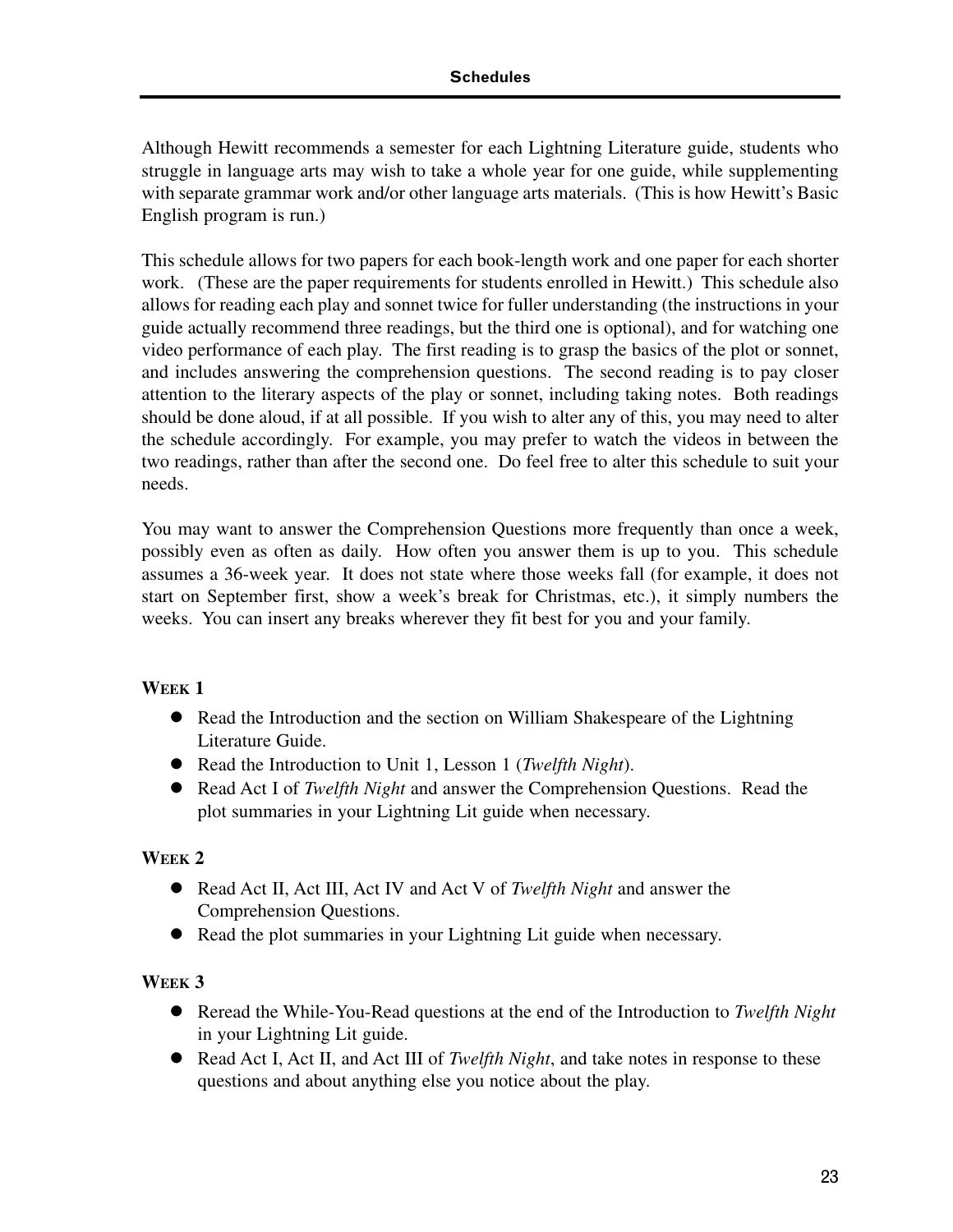- Reread the While-You-Read questions at the end of the Introduction to *Twelfth Night* in your Lightning Lit guide.
- Read Act IV and Act V of *Twelfth Night*, and take notes in response to these questions and about anything else you notice about the play.
- If possible, watch a movie, video, or live performance of *Twelfth Night*.
- Read the Literary Lesson for Unit 1, Lesson 1.

### **WEEK 5**

 Choose one exercise from "Writing Exercises" for Unit 1, Lesson 1, and write at least a rough draft of your paper.

### **WEEK 6**

- Review and make any necessary revisions to your first paper for Unit 1, Lesson 1.
- Choose a second writing exercise for Unit 1, Lesson 1 and write at least a rough draft of your paper.

### **WEEK 7**

- Review and make any necessary revisions to your second paper for Unit 1, Lesson 1.
- Read the sonnets for Unit 1, Lesson 2 (Sonnet 27 and Sonnet 28).
- If you have trouble understanding the sonnets, rewrite them in prose form.
- Read the sonnets a second time, taking notes about any literary aspects of the sonnets.
- Read the Literary Lesson for Unit 1, Lesson 2.
- Read "Elizabethan Theater" which follows this lesson.

### **WEEK 8**

 Choose one exercise from "Writing Exercises" for Unit 1, Lesson 2, and write at least a rough draft of your paper.

### **WEEK 9**

- Review your papers for Unit 1, making any necessary changes. If you are enrolled with Hewitt, submit these three papers and your other requirements for this quarter.
- Read the Introduction to Unit 2, Lesson 3 (*As You Like It*).
- Read Act I and Act II of *As You Like It* and answer the Comprehension Questions. Read the plot summaries in your Lightning Lit guide when necessary.

### **WEEK 10**

 Read Act III, Act IV, and Act V of *As You Like It* and answer the Comprehension Questions. Read the plot summaries in your Lightning Lit guide when necessary.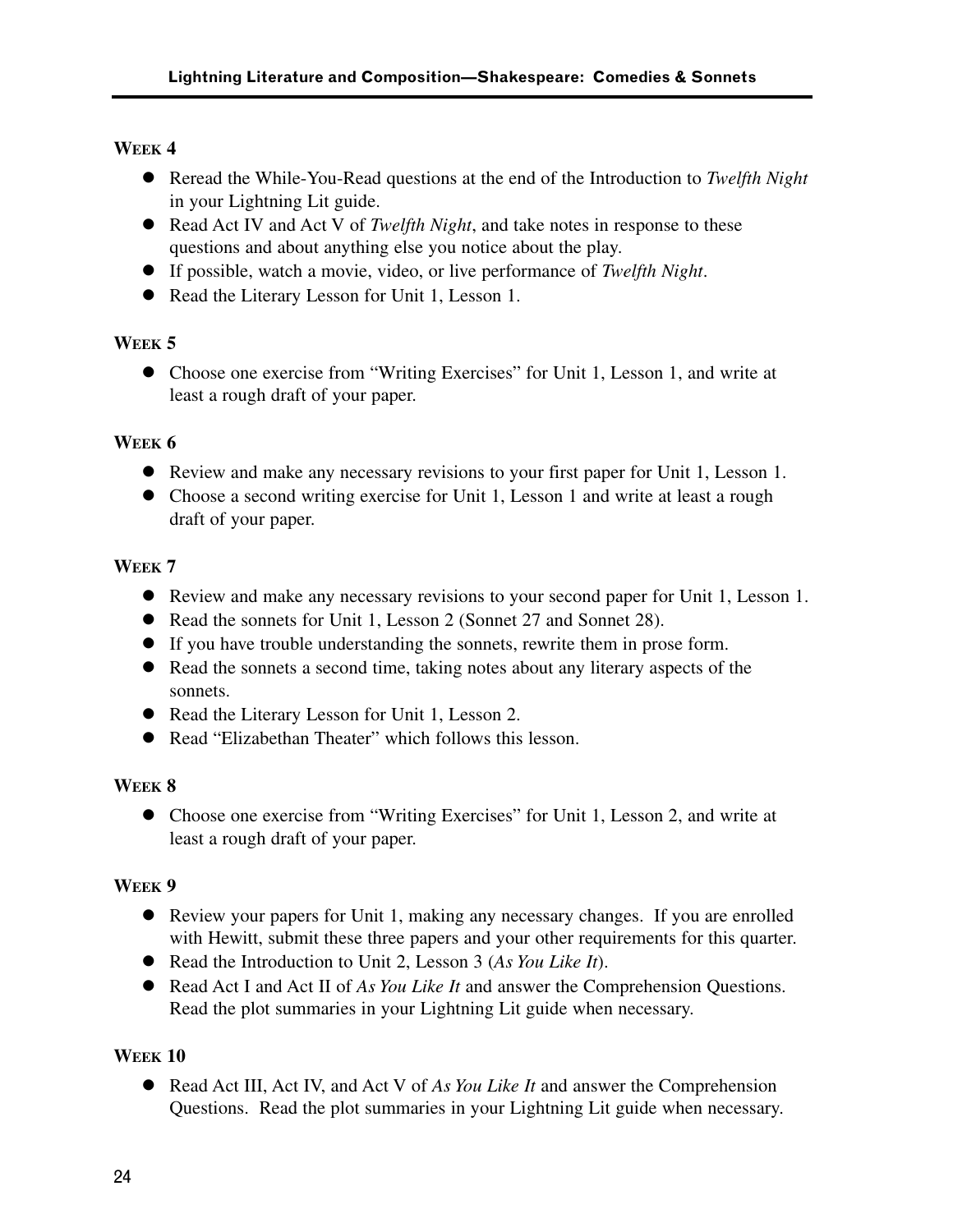- Reread the While-You-Read questions at the end of the Introduction to *As You Like It* in your Lightning Lit guide.
- Read Act I and Act II of *As You Like It*, and take notes in response to these questions and about anything else you notice about the play.

### **WEEK 12**

- Reread the While-You-Read questions at the end of the Introduction to *As You Like It* in your Lightning Lit guide.
- Read Act III and Act IV of *As You Like It*, and take notes in response to these questions and about anything else you notice about the play.

### **WEEK 13**

- Reread the While-You-Read questions at the end of the Introduction to *As You Like It* in your Lightning Lit guide.
- Read Act V of *As You Like It*, and take notes in response to these questions and about anything else you notice about the play.
- If possible, watch a movie, video, or live performance of *As You Like It*.
- Read the Literary Lesson for Unit 2, Lesson 3.

### **WEEK 14**

 Choose one exercise from "Writing Exercises" for Unit 2, Lesson 3, and write at least a rough draft of your paper.

### **WEEK 15**

- Review and make any necessary revisions to your first paper for Unit 2, Lesson 3.
- Choose a second writing exercise for Unit 2, Lesson 3 and write at least a rough draft of your paper.

- Review and make any necessary revisions to your second paper for Unit 2, Lesson 3.
- Read the sonnets for Unit 2, Lesson 4 (Sonnet 130 and Sonnet 136).
- If you have trouble understanding the sonnets, rewrite them in prose form.
- Read the sonnets a second time, taking notes about any literary aspects of the sonnets.
- Read the Literary Lesson for Unit 2, Lesson 4.
- Read "Elizabeth I and James I" which follows this lesson.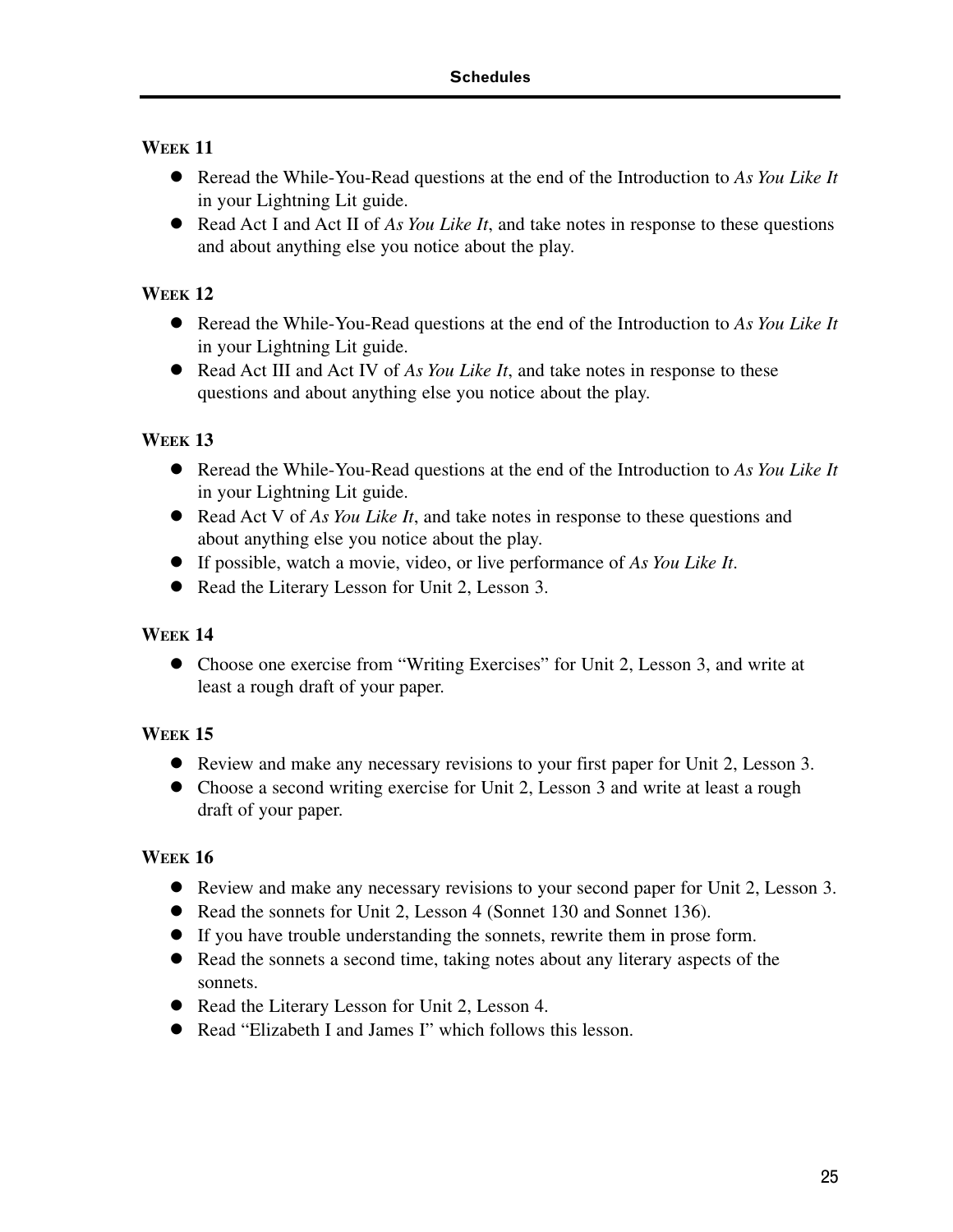Choose one exercise from "Writing Exercises" for Unit 2, Lesson 4, and write at least a rough draft of your paper.

# **WEEK 18**

- Review your papers for Unit 2, making any necessary changes. If you are enrolled with Hewitt, submit these three papers and your other requirements for this quarter.
- Read the Introduction to Unit 3, Lesson 5 (*A Midsummer Night's Dream*).
- Read Act I and Act II of *A Midsummer Night's Dream* and answer the Comprehension Questions. Read the plot summaries in your Lightning Lit guide when necessary.

### **WEEK 19**

 Read Act III, Act IV and Act V of *A Midsummer Night's Dream* and answer the Comprehension Questions. Read the plot summaries in your Lightning Lit guide when necessary.

### **WEEK 20**

- Reread the While-You-Read questions at the end of the Introduction to *A Midsummer Night's Dream* in your Lightning Lit guide.
- Read Act I and Act II of *A Midsummer Night's Dream*, and take notes in response to these questions and about anything else you notice about the play.

# **WEEK 21**

- Reread the While-You-Read questions at the end of the Introduction to *A Midsummer Night's Dream* in your Lightning Lit guide.
- Read Act III and Act IV of *A Midsummer Night's Dream*, and take notes in response to these questions and about anything else you notice about the play.

### **WEEK 22**

- Reread the While-You-Read questions at the end of the Introduction to *A Midsummer Night's Dream* in your Lightning Lit guide.
- Read Act V of *A Midsummer Night's Dream*, and take notes in response to these questions and about anything else you notice about the play.
- If possible, watch a movie, video, or live performance of *A Midsummer Night's Dream*.
- Read the Literary Lesson for Unit 3, Lesson 5.

### **WEEK 23**

 Choose one exercise from "Writing Exercises" for Unit 3, Lesson 5, and write at least a rough draft of your paper.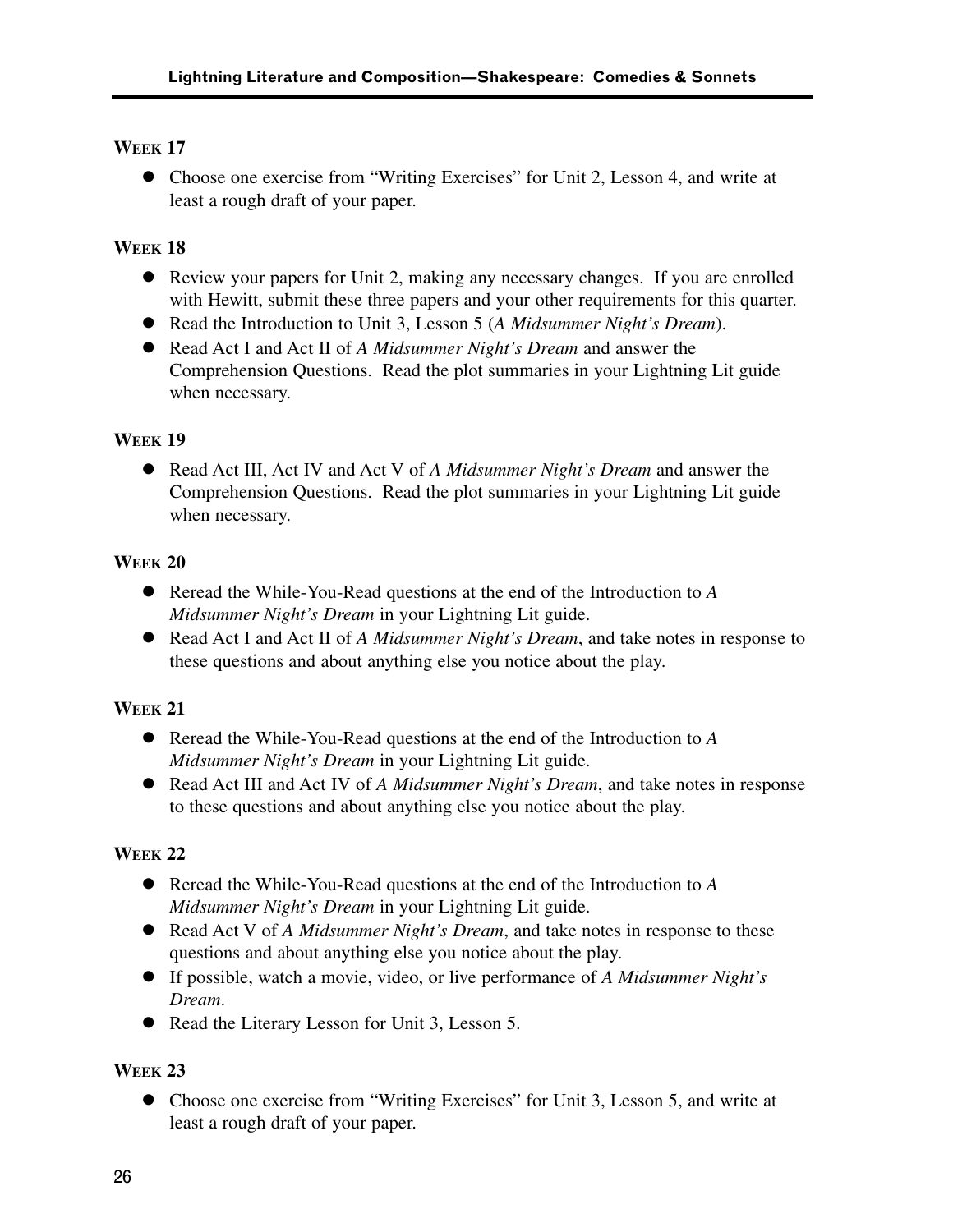- Review and make any necessary revisions to your first paper for Unit 3, Lesson 5.
- Choose a second writing exercise for Unit 3, Lesson 5 and write at least a rough draft of your paper.

### **WEEK 25**

- Review and make any necessary revisions to your second paper for Unit 3, Lesson 5.
- Read the sonnets for Unit 3, Lesson 6 (Sonnet 93 and Sonnet 138).
- If you have trouble understanding the sonnets, rewrite them in prose form.
- Read the sonnets a second time, taking notes about any literary aspects of the sonnets.
- Read the Literary Lesson for Unit 3, Lesson 6.
- Read "Did Shakespeare Actually Write the Plays and Sonnets?" which follows this lesson.

### **WEEK 26**

 Choose one exercise from "Writing Exercises" for Unit 3, Lesson 6, and write at least a rough draft of your paper.

### **WEEK 27**

- Review your papers for Unit 3, making any necessary changes. If you are enrolled with Hewitt, submit these three papers and your other requirements for this quarter.
- Read the Introduction to Unit 4, Lesson 7 (*The Merchant of Venice*).
- Read Act I and Act II of *The Merchant of Venice* and answer the Comprehension Questions. Read the plot summaries in your Lightning Lit guide when necessary.

### **WEEK 28**

 Read Act III, Act IV and Act V of *The Merchant of Venice* and answer the Comprehension Questions. Read the plot summaries in your Lightning Lit guide when necessary.

- Reread the While-You-Read questions at the end of the Introduction to *The Merchant of Venice* in your Lightning Lit guide.
- Read Act I and Act II of *The Merchant of Venice*, and take notes in response to these questions and about anything else you notice about the play.